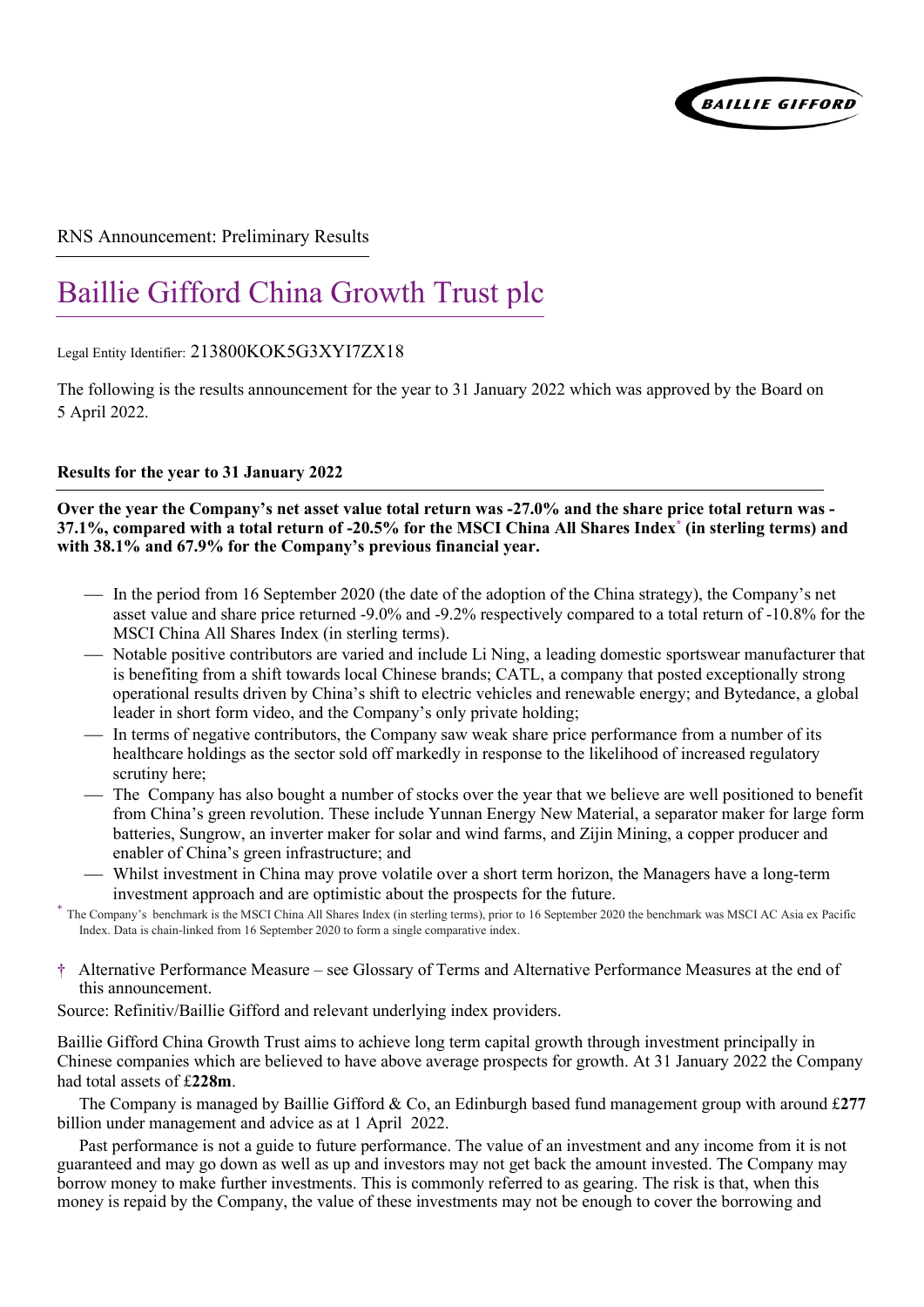interest costs, and the Company makes a loss. If the Company's investments fall in value, gearing will increase the amount of this loss. The more highly geared the Company, the greater this effect will be.

Investment in investment trusts should be regarded as medium to long term. You can find up to date performance information about China Growth at **bailliegiffordchinagrowthtrust.com**

See disclaimer at the end of this announcement.

5 April 2022

For further information please contact:

Naomi Cherry, Baillie Gifford & C0 Tel: 0131 474 5548

Alex Blake, Baillie Gifford & Co Tel: 0131 275 2859

Mark Knight, Four Communications Tel : 0203 697 4200 or 07803 758810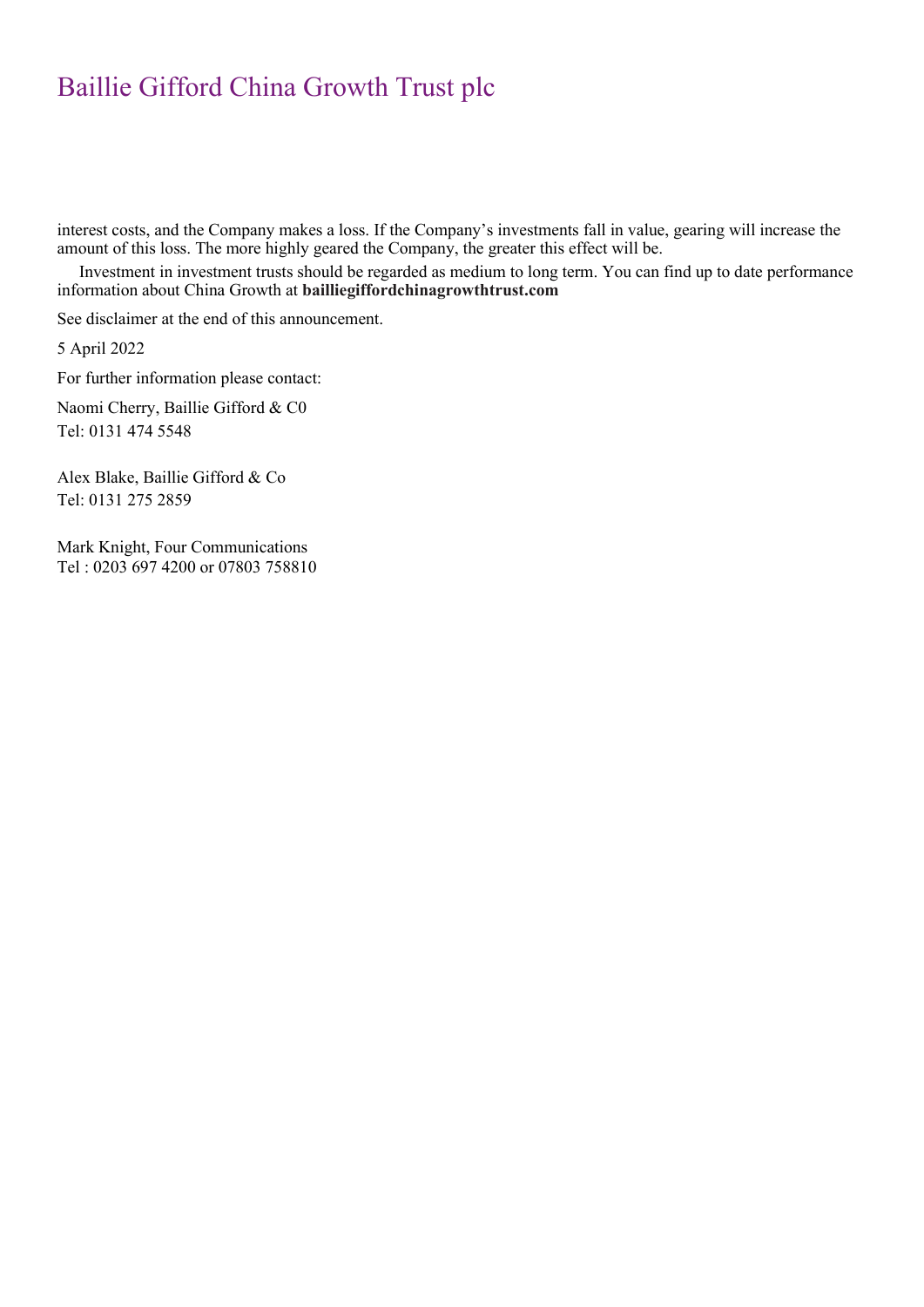

### Chairman's Statement

I concluded my statement last year by saying that "Whilst investment in China may prove volatile over a short term horizon we are optimistic about the prospects for long-term investment". This proved to be prescient as, having been one of the best performing global markets in 2020, sentiment turned against Chinese equities in 2021 as regulatory changes took markets by surprise and the market was one of the laggards over this financial year. Whilst the extent of the regulatory changes was not anticipated, they reflect one of China's key policy drivers which is anti-monopoly/data regulation and many of the reforms address problems faced by countries globally and demonstrate China's ability to respond swiftly.

Against this challenging market backdrop, during the financial year to 31 January 2022, the Company's net asset value total return, calculated by deducting borrowings at fair value, was -27.0% and the share price total return was -37.1%, as the Company's share price moved from a premium to a discount to net asset value. This compares with a total return of -20.5% for the MSCI China All Shares Index (in sterling terms) and with 38.1% and 67.9% for the previous financial year.

Over the period from 16 September 2020 (the date of the adoption of the China strategy), the Company's net asset value and share price returned -9.0% and -9.2% respectively compared to a total return of -10.8% for the MSCI China All Shares Index (in sterling terms).

The Managers have a long-term investment approach, and we ask shareholders to judge performance over periods of five years or more. Further information about the Company's portfolio performance is covered by our portfolio managers, Sophie Earnshaw and Roderick Snell, in their Managers' Report.

#### **Discount/Premium and Share Issuance**

The Company's share price premium to net asset value at the last year end was 11.2%, and the shares continued to trade at a premium for the majority of the first half of the financial year, during which time 4,515,000 shares were resold from Treasury raising £24.8m. Additionally, in order to allow investors to acquire shares at a modest premium to the net asset value, the Company announced a placing of shares in May 2021. 2,404,151 shares were issued under the placing, raising gross proceeds of approximately £11.3 million.

As I mentioned above, sentiment turned against Chinese equities during the year, and the Company's share price ended the year at a discount to net asset value of 4.1%.

#### **Dividend**

As previously reported, the Company's returns are now generated from capital growth as opposed to income and the historic level of dividend is not sustainable. The revenue return per share was 0.97p, a decrease from 4.48p per share in the prior year, though most of that year's income was earned under the previous investment objective. However, in recognition of the Company's sizeable revenue reserves, the Board has agreed to pay out a dividend of 7.15p for the year to 31 January 2022 in line with the dividend paid for the last financial year.

Subject to shareholder approval, the final dividend of 4.60p will be paid on 27 July 2022, with the shares trading ex-dividend on 23 June 2022.

Going forward, the Company's aim is to achieve its total return through a focus on long term capital growth, rather than income. However, in order to qualify as an investment trust, the Company is not permitted to retain more than 15% of eligible investment income arising during any accounting period. Accordingly, the Board's policy is that any dividend paid will be by way of a final dividend and be not less than the minimum required for the Company to maintain its investment trust status. This will result in future dividends being significantly less than we are paying in respect of the financial year ended 31 January 2022.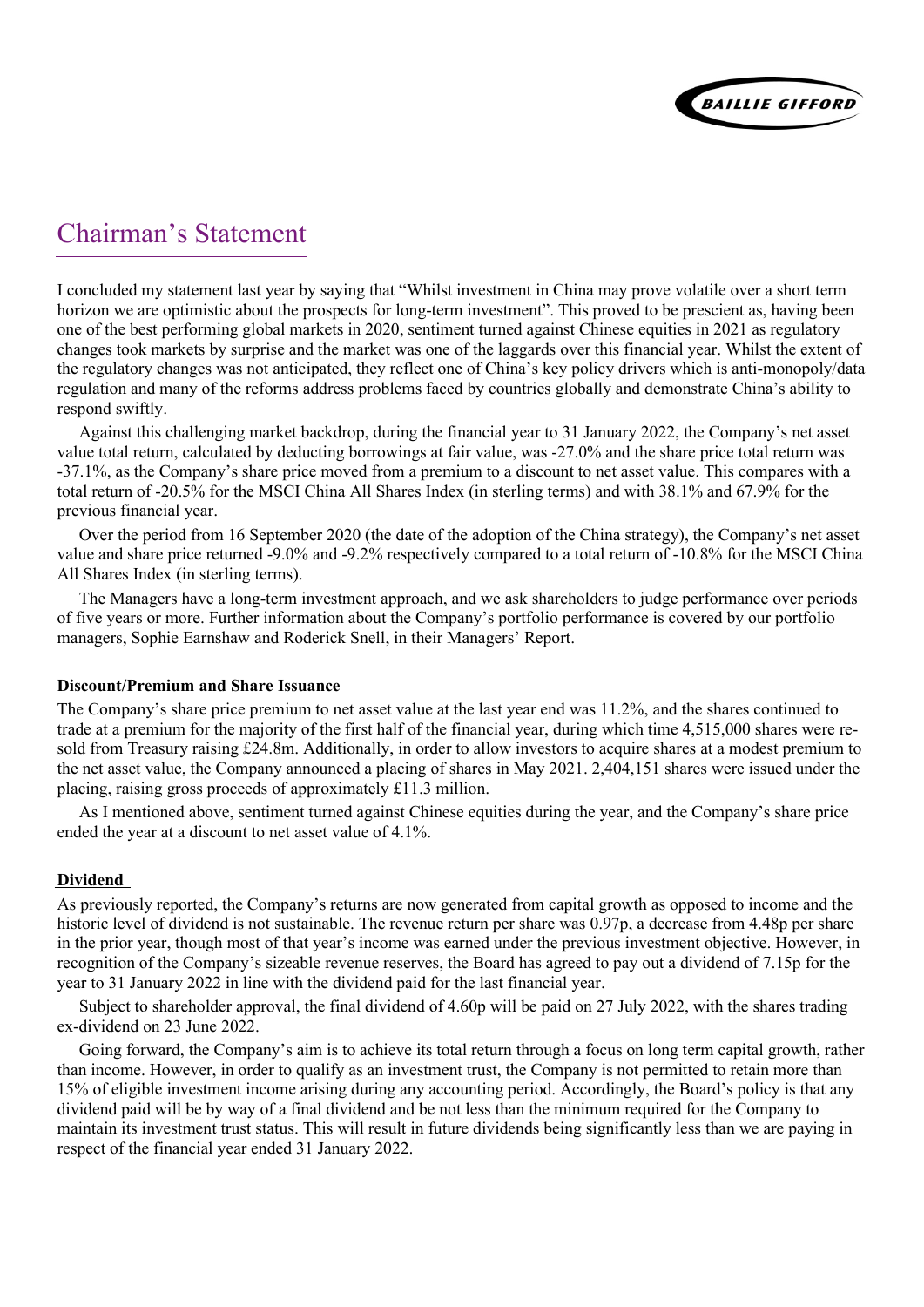#### **Ongoing Costs**

Baillie Gifford waived its investment management fee for the first six months following its appointment in September 2020. The ongoing charges figure for the year is 0.72% (and without the fee waiver this would have been 0.81%). Last year, the ongoing charges were 0.74% (and without the fee waiver, 1.02%).

#### **Gearing**

In April 2021, the Company entered into a US\$40m revolving credit facility with RBSI. As at 31 January 2022, US\$7.5m had been drawn down under the facility, and gearing stood at 1%.

#### **ESG**

The consideration of ESG factors is an integral part of the Managers' long-term investment approach and an area the Board discusses regularly with the Managers. Further details on the Managers' approach can be found on pages 7 to 12 of the Annual Report and Financial Statements.

#### **The Board**

We welcomed Tim Clissold to the Board in October 2021 following a search undertaken with the support of an external recruitment consultant. Tim has worked extensively in China, where he was co-founder of one of the first private equity groups in the country.

Chris Ralph is to retire from the Board at the AGM in 2022. The Board extends thanks to Chris for his valued contribution to the Company during his tenure. A search will be undertaken with the support of an external recruitment consultant and a new appointment to the Board will be announced in due course.

All Directors are subject to annual re-election at the AGM in June. Directors' biographies can be found on page 26 of the Annual Report and Financial Statements.

#### **Annual General Meeting**

The AGM will be held at 4pm on Thursday 16 June 2022 at the Institute of Directors, 116 Pall Mall, London. Our current expectation is that a physical meeting will be possible. All shareholders are invited to attend, and the Board looks forward to welcoming you. The meeting will be followed by a presentation from the Managers. Should regulations relating to the Covid-19 pandemic change, the intention to hold a physical meeting will be reviewed and, if necessary, an announcement will be made on the Company's website. I would remind shareholders that they are able to submit proxy voting forms before the applicable deadline on Tuesday 14 June 2022 and also to direct any questions for the Board or Managers in advance by email to **trustenquiries@bailliegifford.com** or calling 0800 917 2112 (Baillie Gifford may record your call).

#### **Outlook**

Despite the many challenges of the last 12 months, there is cause for optimism. The coming months are likely to be volatile as geo-political events unfold including Russia's invasion of Ukraine, as China attempts to eliminate rather than live with Covid and as we await further detail on anti-monopoly and other regulations. Some sectors such as healthcare have been hit indiscriminately by the correction resulting in attractive investment opportunities. As stated in last year's report, the Chinese economy remains the second largest economy in the world and is expected to overtake the US as the largest economy in ten or so years. Global portfolios continue to be generally underweight China, and we expect to see the weighting rise over time which, alongside increasing consumption from China's huge and growing middle class, should provide support for equity markets over the long-term

Susan Platts-Martin Chair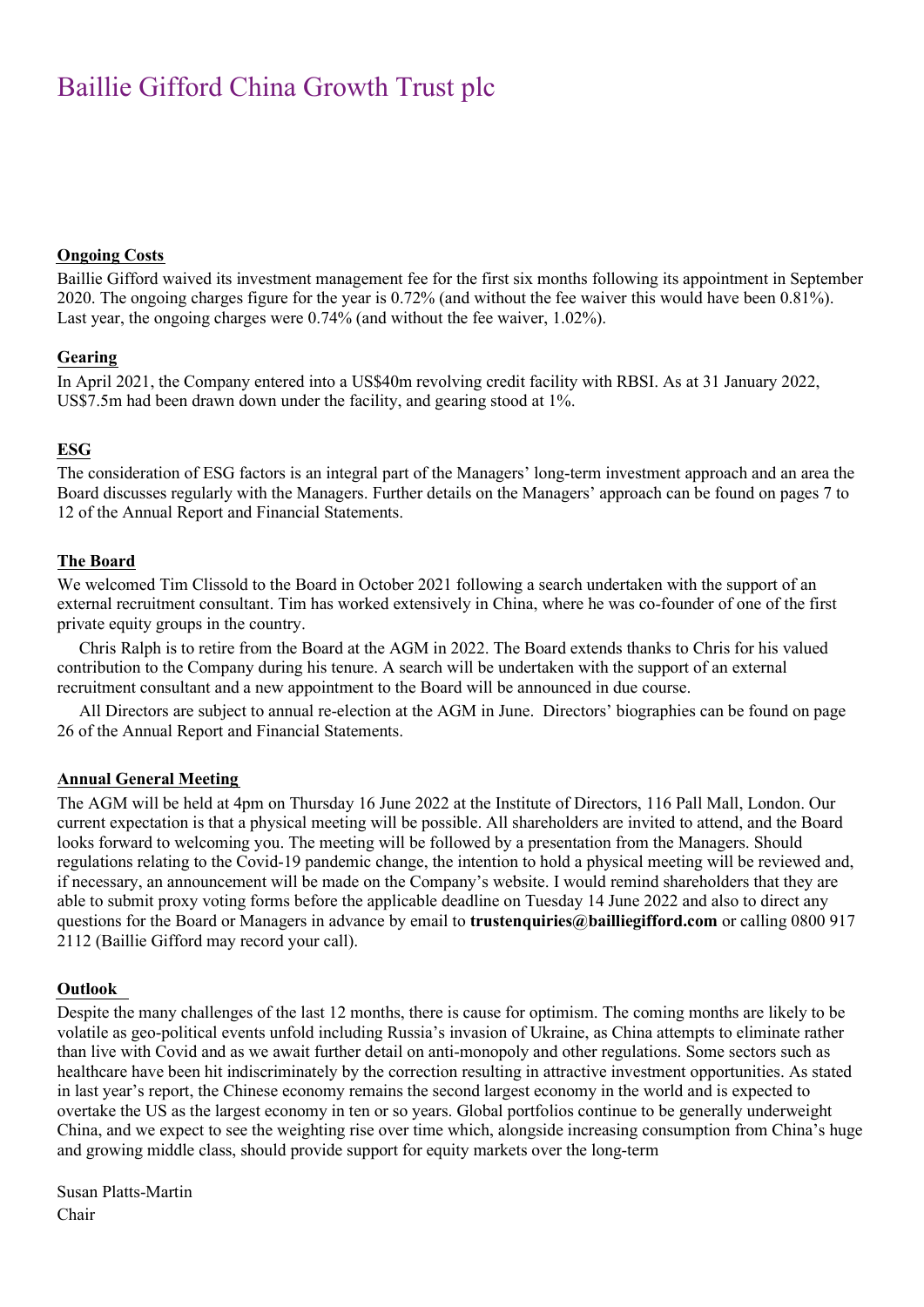5 April 2022

For a definition of terms, see Glossary of Terms and Alternative Performance Measures at the end of this announcement.

*Past performance is not a guide to future performance. See disclaimer at the end of this announcement.*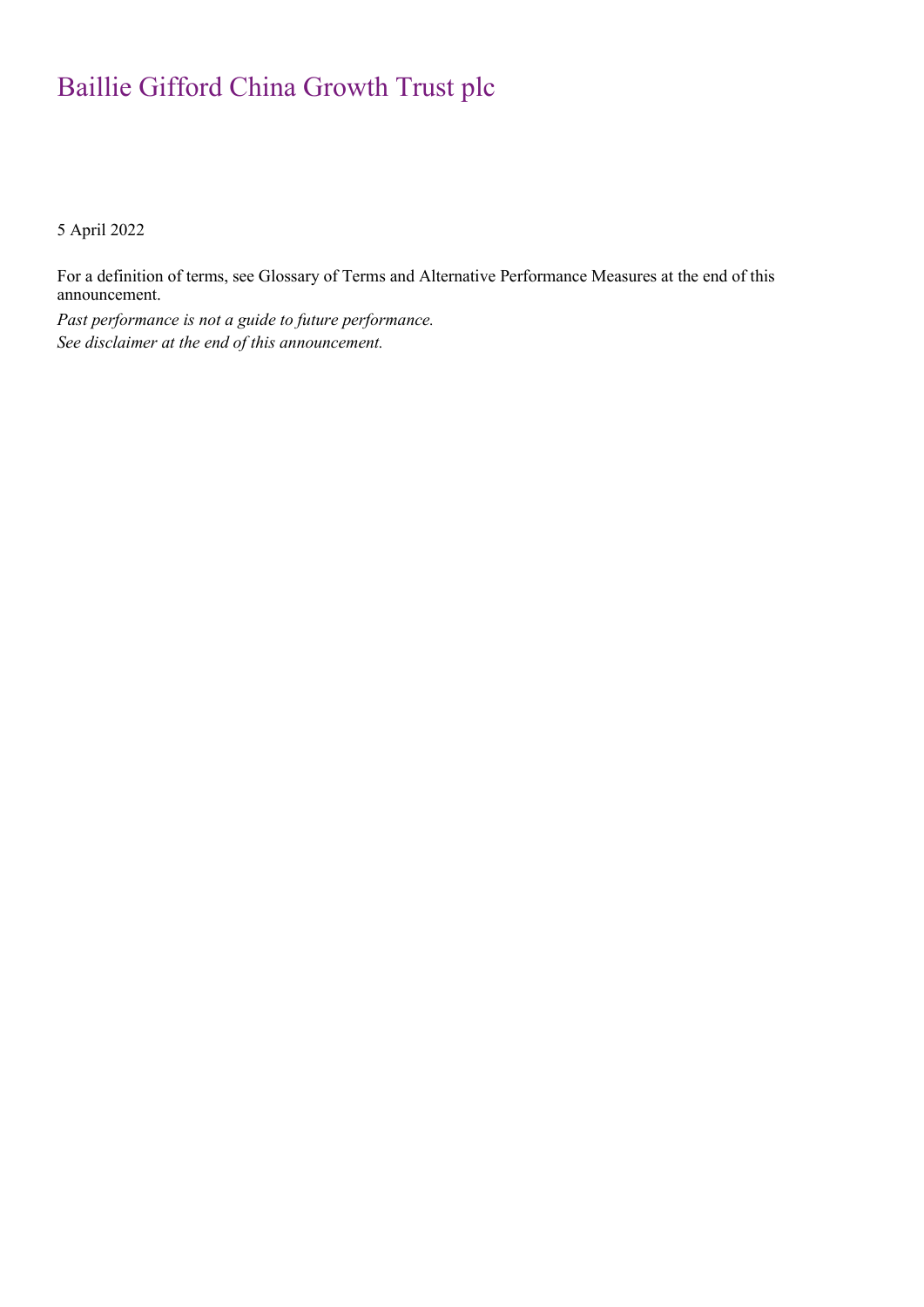### Managers' Report

This year we have experienced one of the biggest regulatory resets in China for over a decade. Combined with a selloff in growth equities towards the latter part of the year, it has been a painful period of performance for growth investors in China. At times like these, we believe it is important to stick unwaveringly to our long-term growth philosophy and process, both of which have served us well in the sixteen years that we have invested directly in China.

At the macro level, we continue to draw on our network of corporate, academic and independent research providers to help us navigate regulatory and policy change. As noted in our Interim Report, we believe there are two main policy drivers that require continued monitoring. The first is common prosperity and the second is antimonopoly/data regulation.

With regard to common prosperity, we continue to believe that success here should be a significant positive for many of the companies in your portfolio and for China as a whole. So, what is common prosperity and why is it important? There are two facets to the policy: material prosperity and spiritual prosperity. Material prosperity is the most pertinent and can be summarised as 'making the cake larger and cutting the cake better'. China's economic miracle has already pulled c.800m people out of poverty. But it has also created vast inequalities of income, education, healthcare and opportunity, and this inequality is largely felt along rural/urban and provincial lines. As Li Keqiang noted in a recent speech, there are c.600m Chinese people living on less than RMB 1,000 (US\$160) per month (or US\$5.3 a day), barely enough to rent a room in one of the big cities. Indeed, China has one of the highest Gini-coefficients (which measures income inequality) in the world (at 0.48). As Scott Rozelle notes in *Invisible China*, educational outcomes are even starker: 75% of urban children go to university versus 15% of rural children, and 2/3 of China's children are rural. With China losing its low skilled manufacturing jobs to Bangladesh and Vietnam, it risks being left with a large underclass of under or unemployed citizens who are unable to contribute meaningfully to consumption led economic growth. Common prosperity is the government's attempts to tackle these issues so it can meet its development goal of attaining developed market status by 2049, the  $100<sup>th</sup>$  anniversary of the PRC.

But what about 'cutting the cake better'? Does this suggest a return to a markedly less palatable form of communism? We do not think so. Xi's view of wealth distribution is olive shaped (a large middle class and smaller groups of very rich and very poor people). With the wealthiest three provinces in China generating 4x the GDP per capita of its poorest (the ratio in the US is only 2:1), a certain degree of redistribution will be required. However, as Dr Olivia Cheung from SOAS notes, Xi has explicitly ruled out the creation of a welfare state arguing that it 'breeds laziness' and, importantly, still promotes the idea that it is 'glorious' to become rich, as long as the rich give back to society.

So what key milestones will we be monitoring with respect to common prosperity? Zhejiang Province is the pilot province for the policy and a likely early indicator of the direction of travel at a national level. More broadly, an increase in wealth transfers from richer to poorer areas, an improvement in rural land rights, and further relaxation of rural hukou (essentially, residency permits) would be viewed by us as meaningful and positive developments.

With regard to anti-monopoly and data regulation, there are a number of things to note. First, regulating large technology conglomerates and their use of data is a global, not a local, issue. Governments all over the world are struggling to formulate best practice here and China is no different. Second, the issue in China is heightened by the remarkably lax regulatory environment prior to 2021; and by the government's desire to incentivise investment in areas that will be crucial to China's *next* decade of economic development; it doesn't want all of its best and brightest minds to become game developers and ad optimisation programmers! Third, whilst the broad parameters of antimonopoly and data security regulations have been set, we are still waiting for detailed guidelines and implementation from a host of newly created and recently empowered regulatory bodies. For example, the State Council recently added 'data' as a 5<sup>th</sup> factor of production and, in concert with the cyber security regulator, is trying to formulate mechanisms via which certain types of data are safe to trade. SAMR, the body in charge of anti-monopoly regulation, is currently in the process of revamping the Anti-Monopoly Law and in defining new types of anti-competitive behaviour. What this means in practice, is yet to be announced.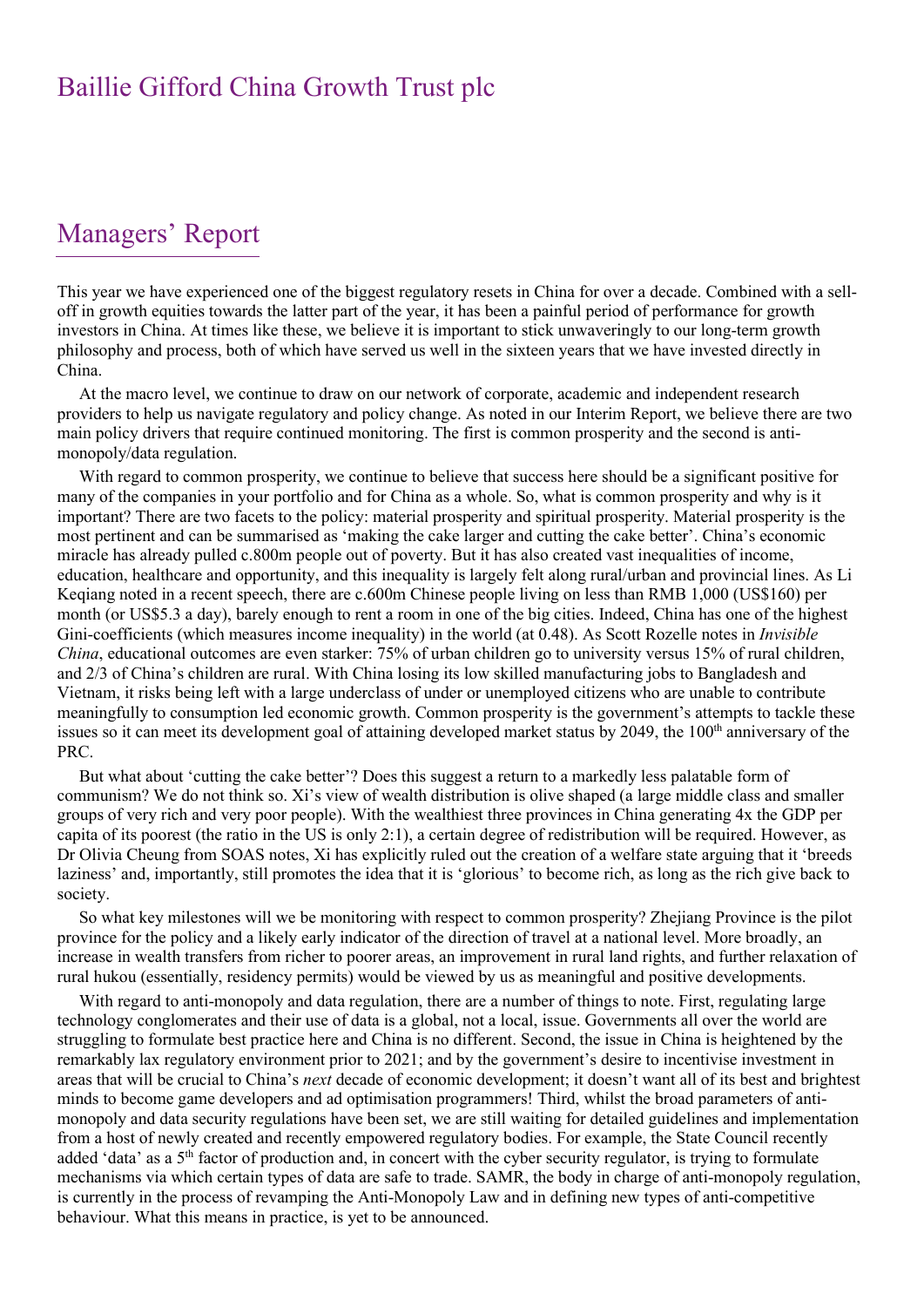All of the above affects two of our largest holdings, Alibaba and Tencent. These are two of the most dynamic companies within China. They have multiple potential growth drivers ahead of them and, as such, sit at the nexus of multiple regulatory jurisdictions. Until we get clearer guidance from regulators on what both companies can and cannot do in the future, we think it is unwise to make very large changes to both stocks' position sizes, particularly after a period of such marked weakness in both companies' share prices. For example, both companies have until now been able to expand horizontally into new growth areas unimpeded. Will this be allowed to continue? One of the attractions of both companies was their vast stores of consumer and financial data. Will they still be able to monetize this given the proposed restrictions to the use of personal data or will both companies be massive beneficiaries of the government's decision to add data as a 5th factor of production? Finally, although both companies remain large absolute holdings, their relative weights are much smaller. This reflects our uncertainty regarding the impact of the new regulatory regime on both companies' future growth prospects.

More positively, outwith the internet space the government continues to show support for sectors which will be key for China's next decade of growth. As the Industry and Information Technology Minister Xiao Yaqing highlighted in a recent essay, China wants to avoid the hollowing out of its manufacturing sector and to increase selfsufficiency in areas outwith the digital economy. These areas include advanced manufacturing, environmental technology and semiconductors. It wants to nurture an array of 'little giants' that have the potential to develop highly advanced expertise in these strategic areas. We believe these 'little giants' reflect very sizeable growth opportunities for long term investors.

#### **Portfolio Positioning and Recent Activity**

The current portfolio represents a selection of the best and most innovative public and private Chinese growth companies. We continue to upgrade the growth profile of the Company, and to make investments in companies exposed to China's next decade of growth and policy priorities including the green revolution, advanced manufacturing and industrial upgrading. In addition, we have reduced our exposure to stocks where the change in the regulatory backdrop is clearly negative.

In terms of new purchases, Sinocera is a company that we are particularly excited about. It manufactures materials such as ceramic power and zirconia powder for component makers. These components include MLCCs (multi-layer ceramic capacitor) used widely in 5G, electric vehicles, mobile handsets and other electronic devices; zirconia dental crowns used in dental repair and honeycomb ceramic catalytic filters used for diesel vehicles. There are two main growth drivers. The first driver is growth in the end markets Sinocera addresses. Demand for MLCCs should last for decades as the physical world gets more electrified. Demand for catalytic filters is driven by upgrading National Emission Standards. Demand for dental crowns is going to continue increasing as population ages and income rises. The second driver is Sinocera entering more verticals and extending its value chain by making acquisitions. For example, its solar conductive paste business only represents less than 5% of revenue but is growing fast. What underpins all of its current and future products is its underlying materials processing technology. Achieving high product consistency and performance at large scale requires decades of accumulated knowhow and optimisation with clients' feedback. This has resulted its high market shares globally, e.g. 20–30% in ceramic powders for MLCCs and 40% in zirconia powders for dental crowns. We believe Sinocera's competitive advantage is sustainable and this ensures its higher than peers profitability. Management is focused and driven. Its founder is very aware of China's weakness in fundamental research in material science and his vision is to build a business that pioneers China's advanced material research.

We would place Sinocera in a similar camp to stocks such as Shenzhen Inovance, Estun and SG Micro. Inovance and Estun are two long standing holdings that we have added to recently on weakness. They are leaders in factory automation and robotics respectively and may one day be able to challenge Japanese dominance of both industries. SG Micro is a stock that we bought in the first half of the year that has the potential to dominate analogue semiconductor design. All of these stocks have the potential to help China increase its self-sufficiency in strategically important areas.

Beijing United Information Technologies (BUIT) is another company we have purchased recently. It is a business 2 business ecommerce platform for industrial customers. It provides raw materials which are used to produce products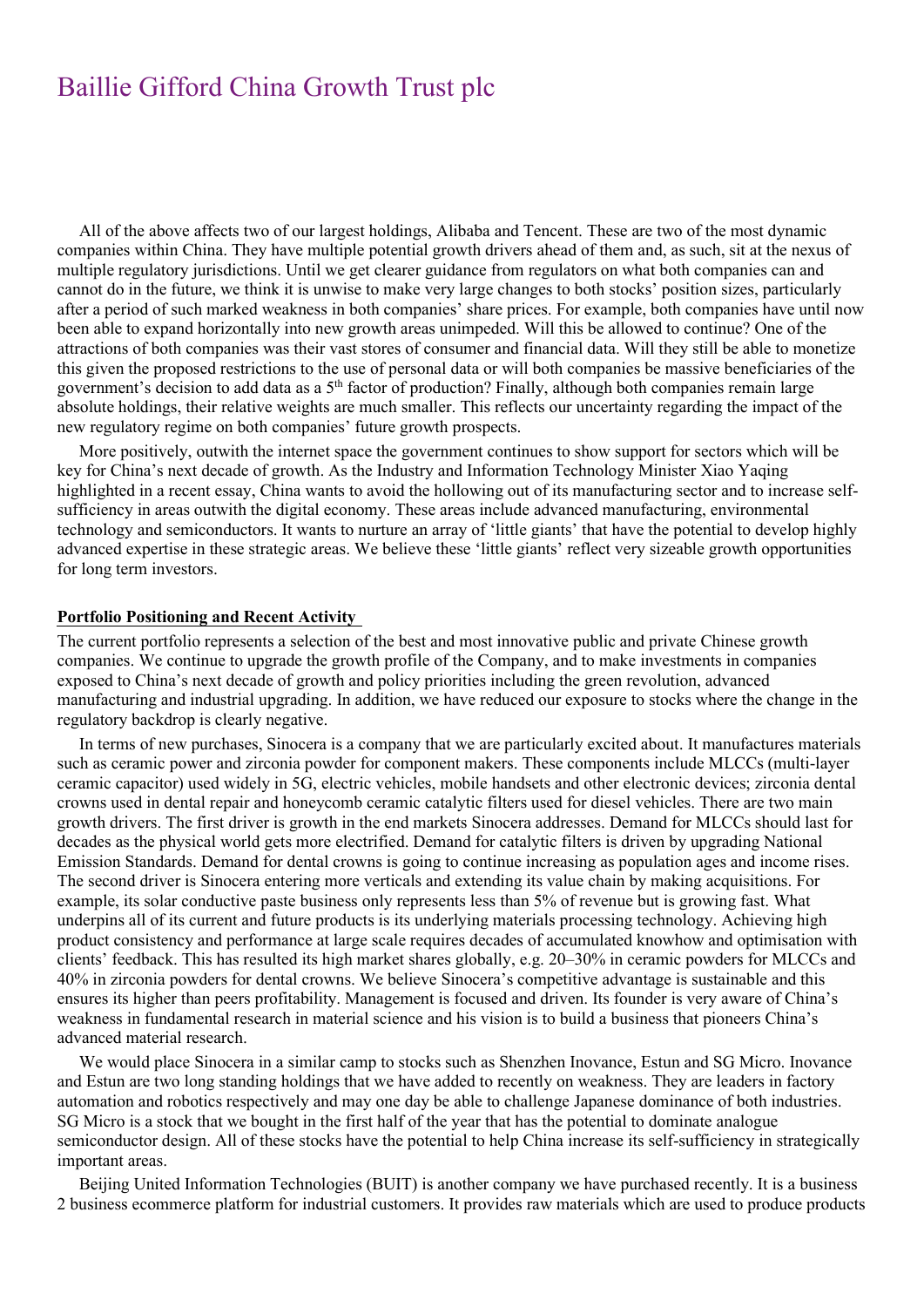such as paint, fertiliser, sanitary paper, glass and many others. BUIT gets involved in the transactional stages by aggregating supply and demand with an aim to help buyers get cheaper prices and help sellers to optimise production capacity. It takes a few percentages of transaction value as a service fee. Its addressable market is very large relative to its current revenue. A 10% share of the market would see its revenue increase ten fold. Its competitive advantage is a function of it being a first mover and securing relationship with thousands of its clients. Offering them software tools to get further integrated into their workflow also cements these relationships. The founders have worked with each other for decades and they empower individuals through a decentralised structure. Each raw materials platform has its own CEO which makes most decisions. As such, it's a remarkably dynamic company and one that we believe is making a number of industrial sectors more efficient.

We have also bought a number of stocks over the year that we believe are well positioned to benefit from China's green revolution. These include Yunnan Energy New Material, a separator maker for large form batteries, Sungrow, an inverter maker for solar and wind farms, and Zijin Mining, a copper producer and enabler of China's green infrastructure. These add to existing holdings in stocks such as Longi Green Energy, China's leading solar panel maker, Sanhua Intelligent Systems, a heat conversion specialist for NEVs, and CATL, the world's largest battery maker for NEVs. All of these stocks have the potential to help China reach its net zero goal by 2060.

We have also been mindful of the opportunities presented by volatility over the period. We have added to two stocks, Beigene and Kingmed, that we believe have been unfairly sold off in the broader healthcare rout.

In terms of funding for the above, we have sold our holding in Huya, an online game streaming platform. We had been hopeful that it would merge with the number two player in the market, Douyu, and that this merger would create a dominant domestic champion. In the current environment, this looks increasingly unlikely. Furthermore, competition in the market is increasing with a number of social media and short form video companies entering the game streaming market.

We have also sold iQiyi and Ping An Healthcare and Technology. iQiyi is a long form online video provider. We have sold the holding due to continuing regulatory concerns, combined with disappointing operational and financial performance during the pandemic. Our fear is that this is due to increased competition from other forms of media, most notably short form video apps which are proving extremely popular in China. Ping An Healthcare and Technology provides artificial-intelligence-assisted medical advice and online consultations with top-tier doctors. The investment case centred around China's lack of primary care and conflicting incentives within the hospital system. However, following new draft regulations, we have greater concerns about the future of an AI powered business in this industry and have therefore decided to sell the holding.

#### **Performance**

Over the twelve months to the end of January 2022, the Company's net asset value fell by approximately 27%. Over the same period, the benchmark fell by approximately 20%. Whilst we acknowledge that short-term underperformance is painful, we would hope that shareholders judge our investment returns over a period of five years or longer, the same period over which we judge our companies' performance.

In terms of the net asset value, notable positive contributors are varied. These include Li Ning, a leading domestic sportswear manufacturer that is benefiting from a shift towards local Chinese brands; CATL, a company that posted exceptionally strong operational results driven by China's shift to electric vehicles and renewable energy (net profit for 2021 is expected to rise by over 150% during the year); and ByteDance, a global leader in short form video, and the Company's only private holding. Relative performance was also helped by the fact that we did not have any exposure to education companies that were negatively impacted by the regulator's 'Double Reduce Policy', or to NIO and Pinduoduo, two highly rated, US listed stocks that were hit by geopolitical concerns and by domestic regulation.

In terms of negative contributors, we saw weak share price performance from a number of our healthcare holdings as the sector sold off markedly in response to the likelihood of increased regulatory scrutiny here. Companies affected include Zai Labs, Burning Rock, Kingmed and Medlive. As noted in our Interim Report and contrary to the market's view, we believe that policy will continue to favour genuinely innovative companies and that the Company's holdings should benefit as a result. Kingmed is a good example of this. It is an independent clinical laboratory, an enabler of preventative care, and a beneficiary of an increase in medical testing, healthcare spend, and an ageing population. It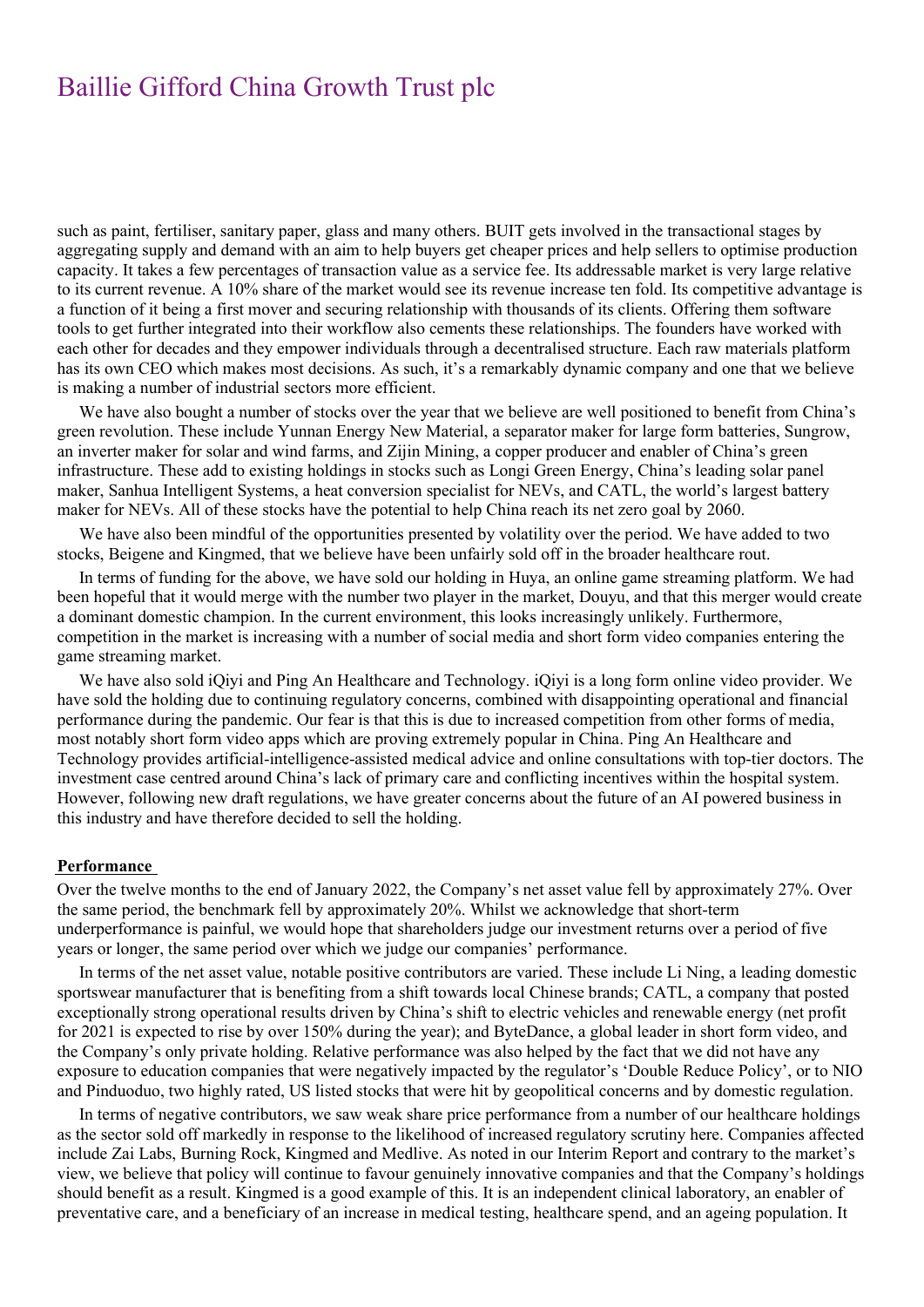operates with a leading market share in over 70% of hospitals in China and has a founder led management team focused on the long term. Despite posting treble digit net profit growth in the first half of 2021 and double digit in 3Q, it has sold off drastically due to concerns that a number of its diagnostics tests will be included in bulk purchasing programmes run by local governments. Whilst inclusion may hit profits in the short term, the volume uplift over the long run is likely to be a major growth driver. Indeed, when conducting our initial valuation we found that revenues could grow 5–7x even if we factored in a 50% cut in prices. As an enabler of preventative care, the company is likely to be a key driver of falling costs in China's healthcare system which is a priority for the Chinese government.

Zai Labs is another good example. It is an oncology drug development business where, despite recent volatility, we see their core purpose to be very positive. Three key competitive advantages remain: 1) the company has very strong partnerships with leading overseas healthcare companies like Novocure and Argenx allowing them good technology and talent access; 2) they have very high levels of expertise evidenced by the fact that they are one of very few biotechs in China to do all clinical work inhouse; and 3) Commercial execution – their management team are well known to us and have a proven track record. We have been very impressed by the founder, Samantha Du, who has built a very strong team around her.

Outwith healthcare, other negative contributors included Bilibili, Yatsen, Dada Nexus and Huya. As noted above, the latter two were sold during the year. We continue to believe that Bilibili, as a leading social networking site for Generation Z, is likely to benefit from this group's growing consumption power and deliver strong growth as a result. Its share price was weak along with other platform companies, and it was also hit by a sell-off in ADRs. Its operational performance, however, remains strong. In its most recent set of results it grew revenues by over 60% yearover-year, monthly active users by 36% to 267m (above management's 260m target), and time spent on the platform increased to a record 88 minutes per day.

Yatsen has been very weak since its IPO earlier in the year. It has sold off due to geopolitical issues pressuring ADRs and, more importantly, as a result of increased competition in its core makeup brand, Perfect Diary. We have spoken to the CFO and continue to monitor the situation closely.

#### **Outlook**

Baillie Gifford has been investing in China since the 1990s. As such, we have experienced numerous regulatory cycles, significant volatility and, at times, painful periods of adjustment. However, whilst investment in China may prove volatile over the short term, we continue to believe that a combination of a vast and growing domestic market, significant investment in research and development, and private and public equity markets that are poorly understood and very short term, give long-term growth investors like ourselves a real opportunity to generate returns for our shareholders.

Roderick Snell Sophie Earnshaw Baillie Gifford & Co 5 April 2022

For a definition of terms see Glossary of Terms and Alternative Performance Measures at the end of this announcement.

Source: Refinitiv/Baillie Gifford and relevant underlying index providers.

*Past performance is not a guide to future performance. See disclaimer at the end of this announcement.*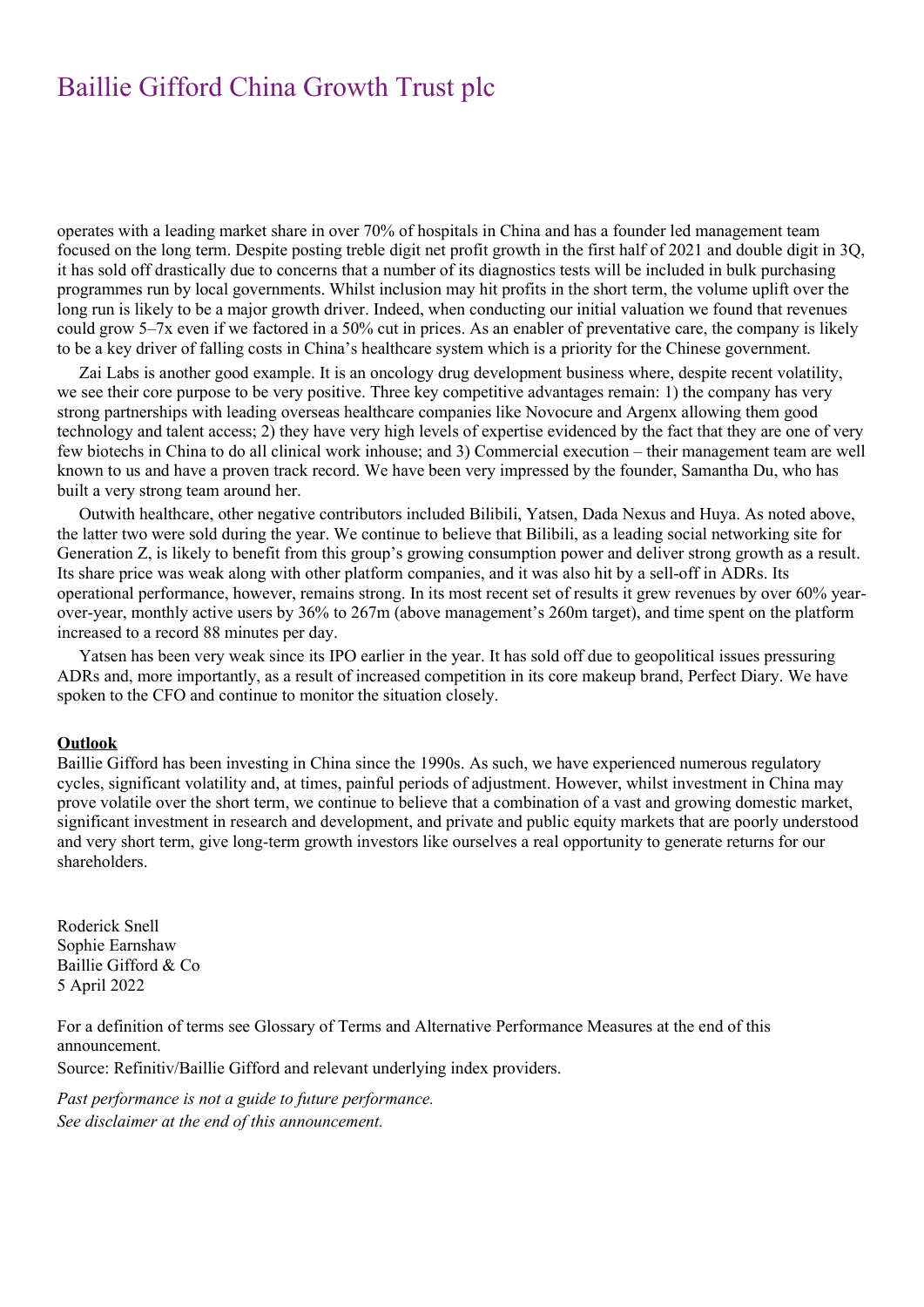### Review of Investments

A review of the ten largest investments is given below.

#### **Tencent**

Tencent is a leading social media and entertainment platform. It has a dominant position in online gaming and an ecosystem in WeChat that we believe is one of the strongest in China. Monetisation of WeChat's over 1bn monthly active users has only just begun and represents a transformational growth opportunity for the company. Further growth opportunities are provided by Tencent's strong positions in cloud infrastructure and consumer and SME lending, along with its portfolio of investee companies which span online music streaming, ecommerce, and short form video. Pony Ma, the founder and Chairman of the company, is indelibly focused on the long-term and has executed exceptionally well in one of China's fastest moving industries.

#### **ByteDance**

ByteDance is a social media and short form video company and it represents the Company's first private investment since reorganisation. It was founded in 2012 by Yiming Zhang and the company has grown to rank amongst the world's largest companies of its kind. Its short form video app, Douyin, is market leader in China with over 600 million daily active users, and TikTok, its global equivalent, is dominating the format globally. ByteDance benefits from a technological edge in machine learning which it uses to bring out new applications tailored to different media forms and different demographics. The company's ability to innovate in this space is exceptional and we believe one of the key drivers of its likely future success. We believe ByteDance has the potential to be a generation defining media company.

#### **Alibaba**

Alibaba is a leading online retailer. Its ecommerce business continues to grow strongly driven by increasing online penetration in segments such as grocery and FMCG, whilst the integration of live streaming and social media to the platform has materially strengthened its appeal to customers and merchants alike. In addition, Alibaba has a strong position in infrastructure as a service, or the cloud, where it has a similar business to Amazon Web Services and significant growth potential. Alibaba's partnership structure and its capable and experienced management team are well-aligned with shareholders and continue to offer a long-term and compelling vision for the company.

#### **Contemporary Amperex Technology (CATL)**

CATL is the dominant leader of power battery systems in China and a national champion with strong government support in electric vehicle batteries. It was spun out of the Japanese company TDK in 2011 to maximise this government support and its growth opportunity within the Chinese market. In electric vehicle batteries, it has c.45% market share in China and a strong growth tailwind driven by increasing penetration of electric vehicles within the automotive fleet. Its technology is competitive globally due to the company's consistent and substantial investment in research and development. As a result, it has been able to build up a customer base not just within China, but globally. Indeed, we believe the growth opportunity for this company is likely to extend beyond China's borders.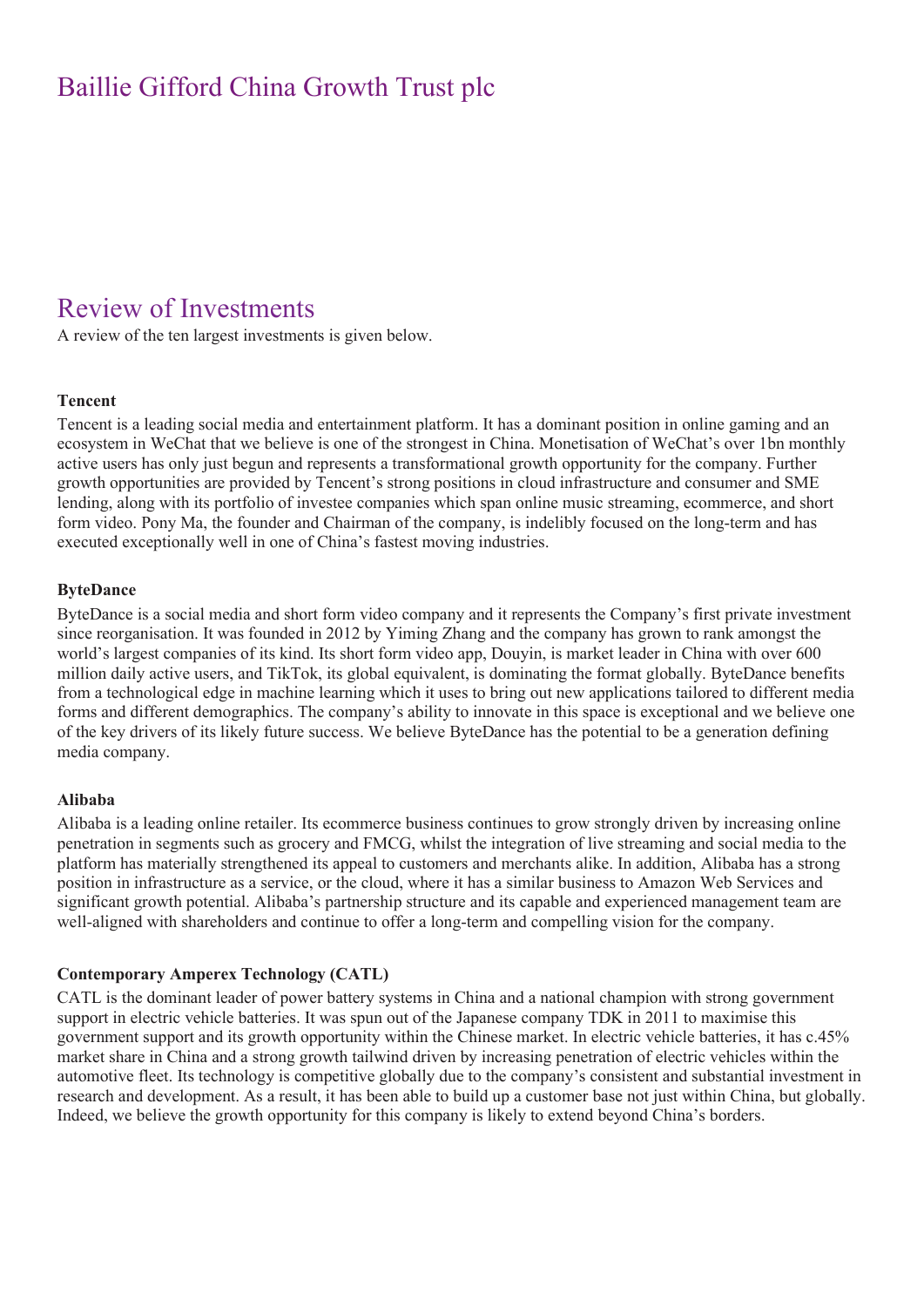#### **Kweichow Moutai**

Kweichow Moutai is one of the most important and iconic Chinese brands. It manufactures premium baijiu (white alcohol) which has a heritage and respect embedded within Chinese culture. Its unique brewing conditions and process provide a core competitive advantage. When combined with supply scarcity and limited competition in the very high-end market, Moutai is able to price at a premium and maintain a loyal customer base. It is an extremely profitable business. We believe in the strength and heritage of the brand, the sustainability of revenue growth, and the longevity of its core competitive advantage.

#### **Ping An Insurance**

Ping An Insurance is one of China's leading financial services groups. It is China's second largest life insurer, a market with multi-decade growth potential driven by China's emerging middle class and rising disposable income. It also has a leading position in property and casualty insurance where it has consistently delivered strong returns. In addition, it has consistently invested in artificial intelligence and machine learning in order to increase the efficiency and long-term viability of its core business. Again, this is a company with a long-term, growth mind-set that we believe will deliver substantial returns to shareholders.

#### **China Merchants Bank**

China Merchants Bank is a leading consumer bank in China with a lengthy track record and solid market share. It has outcompeted its state-owned rivals via a relentless focus on the consumer. As such, it has built up an enviable position in consumer lending and in wealth management, both segments with strong growth potential. In terms of lending quality, this has been strong through the cycle and, as such, we believe this is a bank that will continue to offer attractive returns to shareholders.

#### **Meituan**

Meituan is an online marketplace for the local service industry in China. It operates in more than 200 categories in 2,800 cities with strong market shares in on-demand restaurant delivery, in-store dining, hotel booking and film ticketing. These verticals are each in an early stage of development, leading to strong growth expectations for many years to come. Additionally, the company is cementing its position as a key partner for merchants in all of these segments by offering value-added services such as software and back-end solutions. Wang Xing, the founder and CEO, continues to invest heavily for growth. Indeed, his vision for the company is that it becomes the default means by which Chinese consumers access the local services industry.

#### **Li Ning**

Li Ning is China's second-largest domestic sportswear company (and takes its name from the founder who – as some may remember – won 6 gymnastics medals for China at the 1984 Summer Olympics). It remains something of a turnaround story, having run into problems between 2010 and 2015 as the model shifted from wholesale distribution to direct stores. These problems now look to have been largely remedied, and although Li Ning's returns remain lower than many of its local and international peers, we are optimistic that improvements in the supply chain and distribution channels will continue under the well-regarded new CEO, Kosaka Takeshi, who joined in September 2019. More broadly, we are intrigued by indications that the company's brands – especially 'China Li Ning', which blends traditional Chinese embroidery styles into their products – is gaining traction among a younger and more affluent demographic, perhaps reflecting the possibility that national pride is beginning to play a greater part in patterns of consumption. Is it conceivable that Li Ning – with a national market share of around 7% at present – could even start to chip away at the 35–40% of the market currently controlled by premium foreign brands like Adidas and Nike?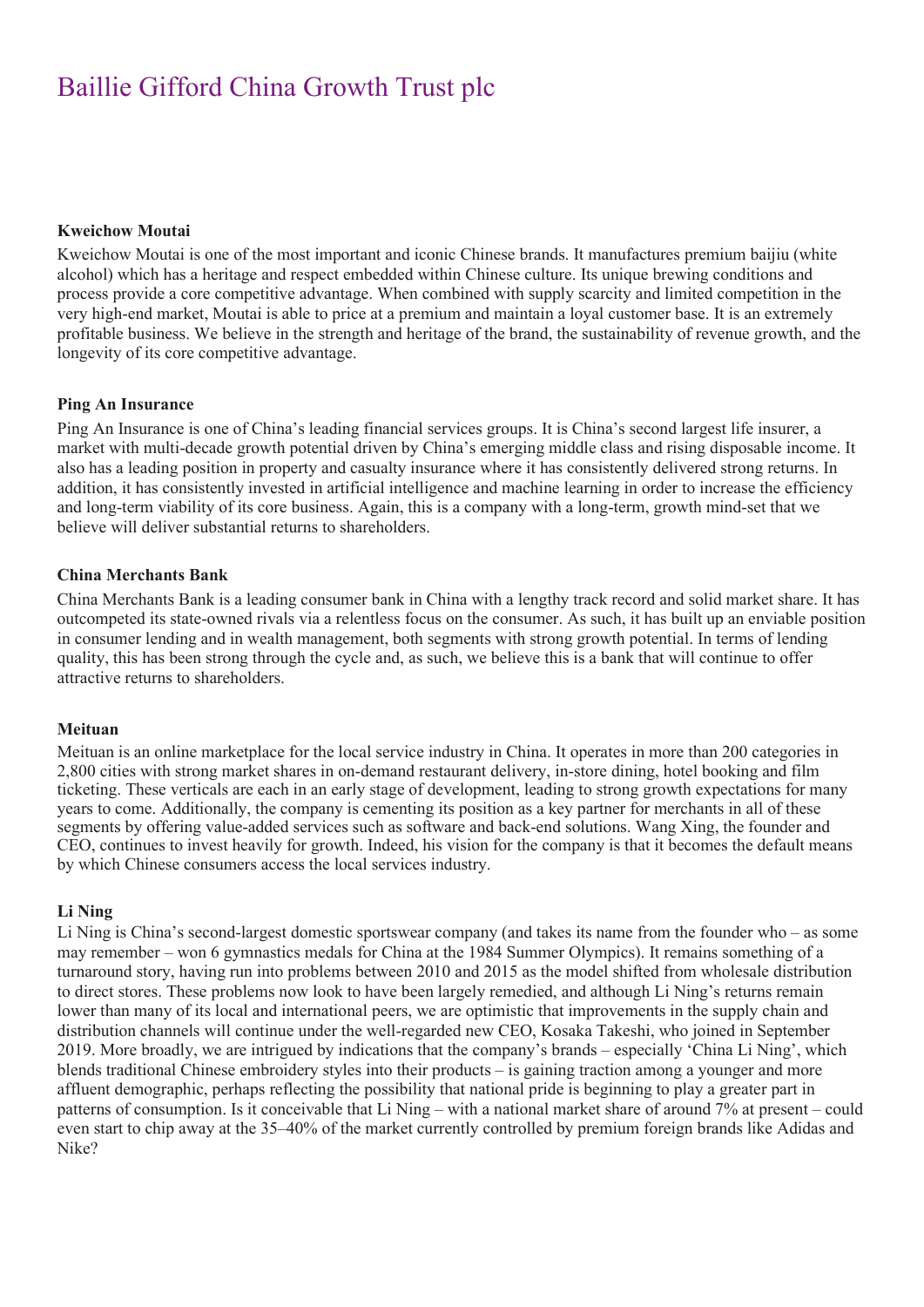#### **JD.com**

JD.com is the second largest e-commerce player in China after Alibaba, with particular strengths in logistics and delivery. The growth opportunity remains large and we believe that JD's competitive edge is being sustained, despite operating in a very competitive environment. The management team has taken some proactive steps to ensure decision making is more devolved and we have been encouraged by the openness at recent discussions regarding future strategy and governance improvements. We believe that there is an excellent chance that JD remains one of the go-to e-commerce businesses in China.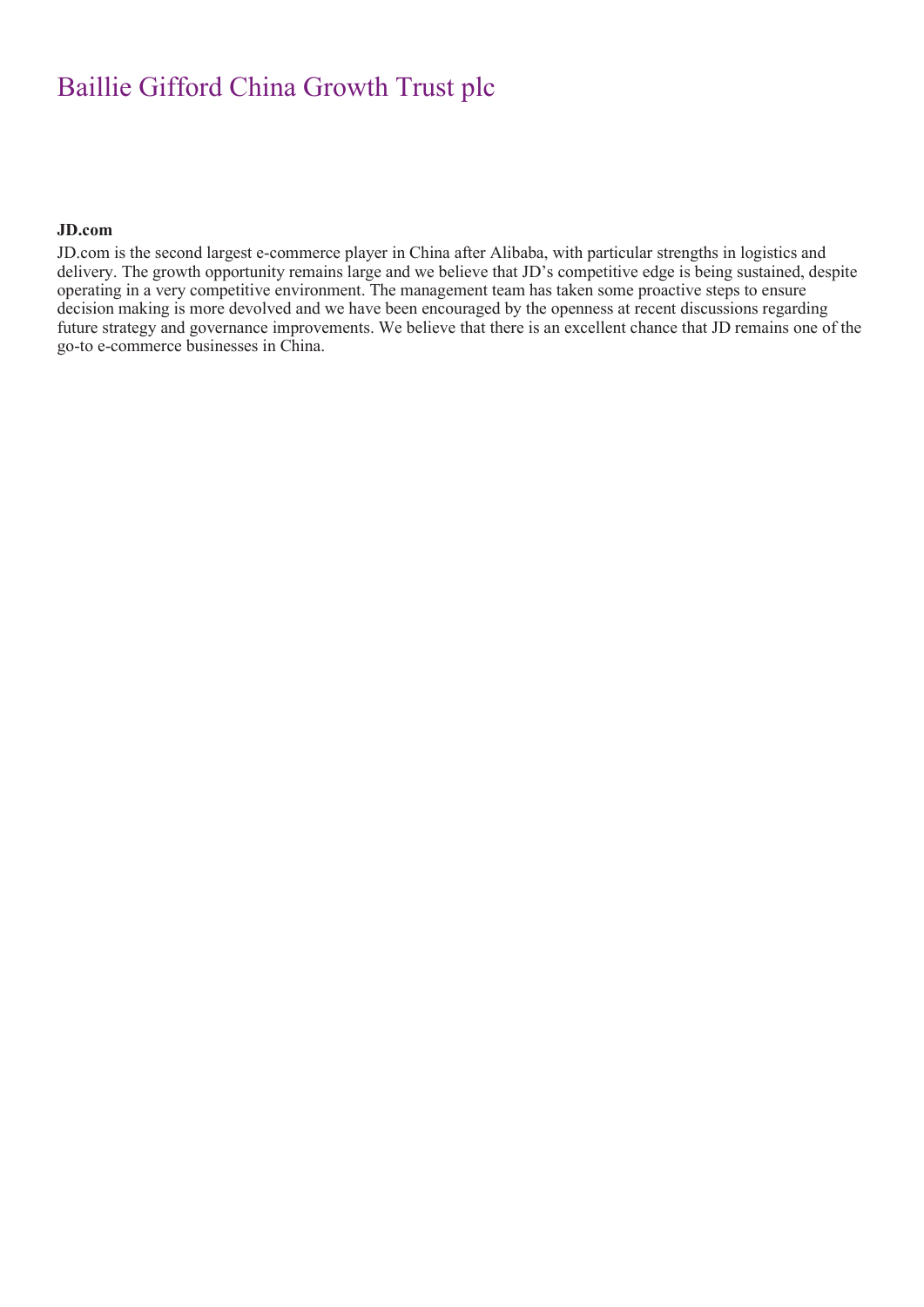

# List of Investments at 31 January 2022

|                                        |                                                 | Value  | % of         |
|----------------------------------------|-------------------------------------------------|--------|--------------|
| <b>Name</b>                            | <b>Business</b>                                 | £'000  | total assets |
| Tencent                                | Social media and entertainment company          | 21,602 | 9.6          |
| ByteDance                              | Social media and entertainment company          | 12,856 | 5.7          |
| Alibaba                                | Online retailer, payments and cloud business    | 12,579 | 5.6          |
| <b>Contemporary Amperex Technology</b> | Electric vehicle battery maker                  | 9,375  | 4.2          |
| Kweichow Moutai                        | Luxury baijiu maker                             | 9,043  | 4.0          |
| Ping An Insurance                      | Life and health insurance                       | 8,394  | 3.7          |
| China Merchants Bank                   | Consumer lending and wealth management          | 8,245  | 3.7          |
| Meituan                                | Online food delivery company                    | 8,154  | 3.6          |
| Li Ning                                | Domestic sportswear manufacturer                | 6,564  | 2.9          |
| JD.com                                 | Online retailer                                 | 5,533  | 2.5          |
| NetEase                                | Gaming and entertainment business               | 4,106  | 1.8          |
| Midea <sup>+</sup>                     | White goods and robotics manufacturer           | 4,047  | 1.8          |
| Ping An Bank                           | SME and consumer lender                         | 3,869  | 1.7          |
| <b>BeiGene</b>                         | Immunotherapy biotechnology company             | 3,747  | 1.7          |
| Shenzhen Inovance Technology           | Factory automation company                      | 3,736  | 1.7          |
| <b>SG Micro Corp</b>                   | Semiconductor designer                          | 3,728  | 1.7          |
| China Molybdenum                       | Metals and mining company                       | 3,651  | 1.6          |
| <b>Sunny Optical Technology</b>        | Electronic components for smartphones and autos | 3,642  | 1.6          |
| Shenzhou International                 | Garment manufacturer                            | 3,488  | 1.5          |
|                                        |                                                 |        |              |
| <b>Estun Automation</b>                | Robotics and factory automation company         | 3,428  | 1.5          |
| Zheijang Sanhua Intelligent Controls   | Heating and cooling component manufacturer      | 3,338  | 1.5          |
| Asymchem Laboratories (Tianjin)        | Life sciences contract research organisation    | 3,371  | 1.5          |
| <b>ENN Energy</b>                      | Gas distributor and provider                    | 3,240  | 1.4          |
| <b>HUAYU Automotive Systems</b>        | Automotive parts manufacturer                   | 3,227  | 1.4          |
| Yonyou Network Technology              | Software for SMEs and corporates                | 3,037  | 1.3          |
| Geely Automobile                       | Domestic automotive manufacturer                | 3,034  | 1.3          |
| Guangzhou Kingmed Diagnostics          | Diagnostics company                             | 2,895  | 1.3          |
| Shenzhen Megmeet Electrical            | Power electronics manufacturer                  | 2,854  | 1.3          |
| WuXi AppTec                            | Life sciences contract research organisation    | 2,843  | 1.3          |
| Fuyao Glass Industry                   | Automotive glass manufacturer                   | 2,786  | 1.2          |
| <b>Proya Cosmetics</b>                 | Cosmetics and personal care company             | 2,747  | 1.2          |
| Weichai Power                          | Construction machinery and heavy duty trucks    | 2,605  | 1.2          |
| Zijin Mining                           | Renewable energy enabler                        | 2,561  | 1.1          |
| Glodon <sup>+</sup>                    | Software provider to the construction industry  | 2,467  | 1.1          |
| Kingsoft                               | Software for SMEs and corporates                | 2,330  | 1.0          |
| Kingdee International Software         | Software for SMEs and corporates                | 2,305  | 1.0          |
| Longi                                  | Solar energy provider                           | 2,261  | 1.0          |
| Yunnan Energy New Material             | Component supplier to renewables industry       | 2,192  | 1.0          |
| <b>Bilibili</b>                        | Social media company                            | 2,188  | 1.0          |
| Minth                                  | Automotive parts manufacturer                   | 2,154  | 1.0          |
| Beijing United Information Tec         | Industrial ecommerce platform                   | 2,003  | 0.9          |
| Hangzhou Tigermed Consulting           | Clinical trial contract research organisation   | 1,960  | 0.9          |
| Robam Appliances                       | White goods manufacturer                        | 1,766  | 0.8          |
| Shandong Sinocera Functional           |                                                 |        |              |
| Material <sup>†</sup>                  | Advanced materials manufacturer                 | 1,705  | 0.8          |
| Pop Mart                               | Toy and collectivles maker                      | 1,691  | 0.8          |
| Zai Lab                                |                                                 |        | 0.7          |
|                                        | Biotechnology business                          | 1,616  |              |
| <b>Topchoice Medical</b>               | Dental services provider                        | 1,573  | 0.7          |
| <b>Sungrow Power Supply</b>            | Component supplier to renewables industry       | 1,483  | 0.7          |
| <b>Brilliance China Automotive</b>     | Automotive makers and BMW partner               | 1,482  | 0.7          |
| <b>KE Holdings</b>                     | Online real estate                              | 1,315  | 0.6          |
| <b>BGI Genomics</b>                    | Gene sequencing company                         | 1,242  | 0.5          |
| Sinocare                               | Diagnostics and diabetes company                | 1,185  | 0.5          |
| Yifeng Pharmacy Chain                  | Drug retailer                                   | 1,165  | 0.5          |
| Hua Medicine (Shanghai)                | Diabetes drug manufacturer                      | 1,122  | 0.5          |
| Medlive Technology                     | Medical dictionary and marketing organisation   | 1,104  | 0.5          |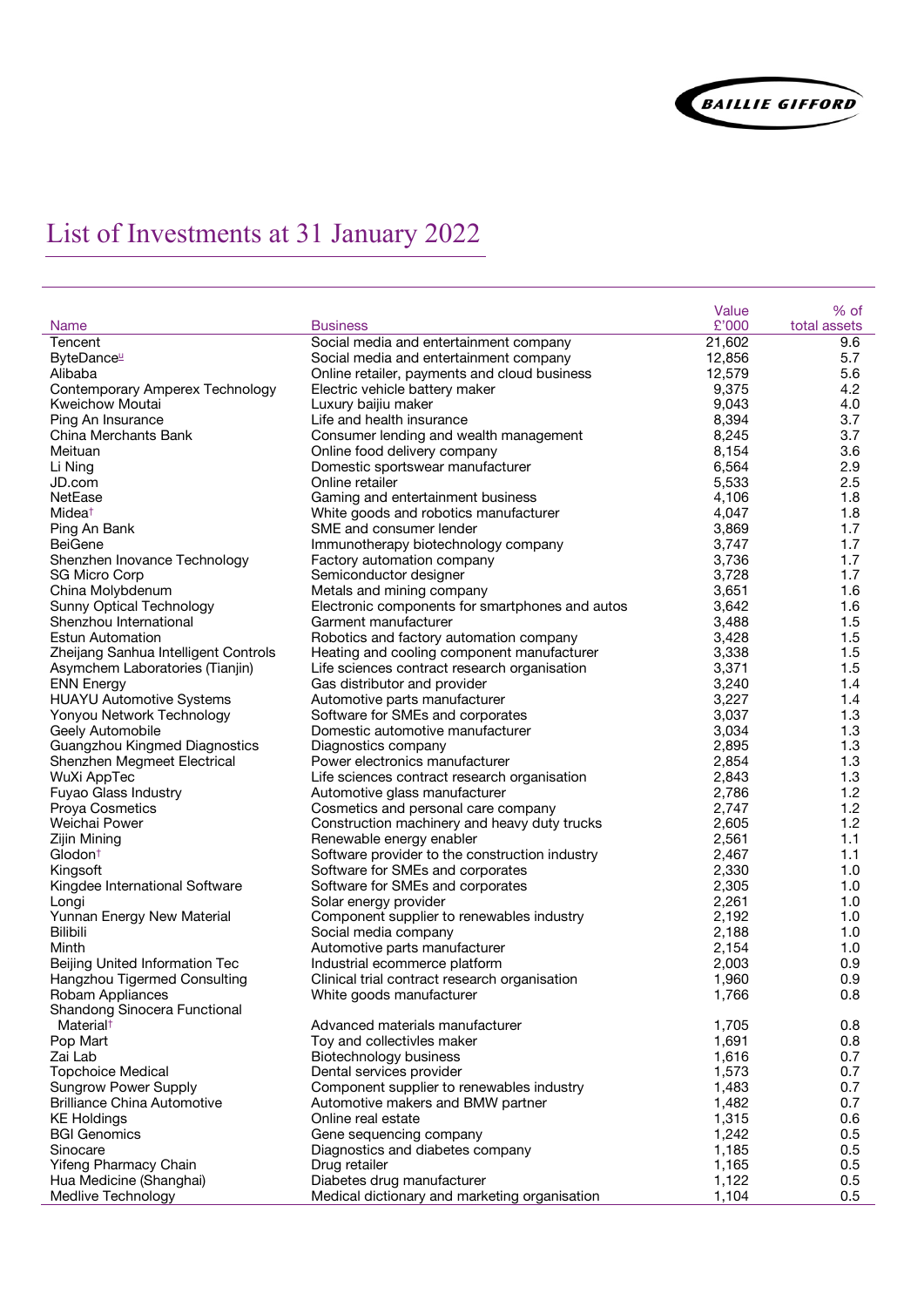## List of Investments at 31 January 2022 (Ctd)

|                                    |                                      | Value   | $%$ of       |
|------------------------------------|--------------------------------------|---------|--------------|
| <b>Name</b>                        | <b>Business</b>                      | £'000   | total assets |
| <b>Burning Rock Biotech</b>        | Liquid biopsy cancer testing company | 1.071   | 0.5          |
| Lufax                              | SME and consumer lender              | 1,032   | 0.5          |
| Hutchison China MediTech           | Biotechnology company                | 921     | 0.4          |
| <b>Tencent Music Entertainment</b> | Music streaming platform             | 846     | 0.4          |
| New Horizon Health                 | Early cancer detection               | 581     | 0.3          |
| Dada Nexus                         | Logistics and warehousing provider   | 574     | 0.2          |
| Yatsen                             | Online cosmetics company             | 306     | 0.1          |
| <b>Total investments</b>           |                                      | 222.015 | 98.7         |
| Net liquid assets*                 |                                      | 2.916   | 1.3          |
| Total assets*                      |                                      | 224.931 | 100.0        |
| <b>Borrowings</b>                  |                                      | (5,590) | (2.5)        |
| Shareholders' funds                |                                      | 219.341 | 97.5         |

\* See Glossary of Terms and Alternative Performance Measures at the end of this announcement.

 $u$  Denotes unlisted holding (private company).</u>

† Includes investments in Participatory Notes.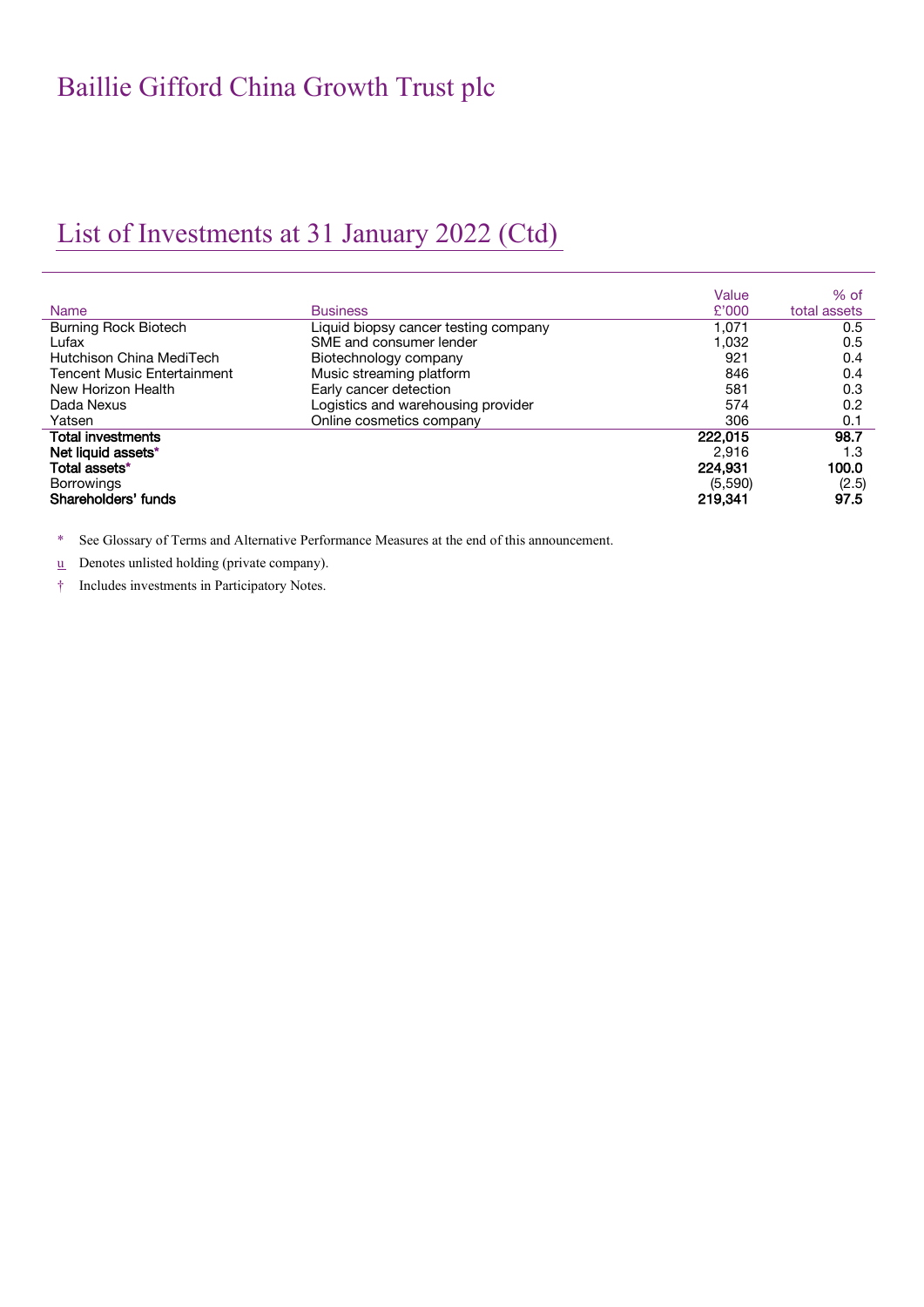

### **Baillie Gifford Statement on Stewardship**

#### **Reclaiming Activism for Long-Term Investors**

Baillie Gifford's over-arching ethos is that we are 'actual' investors. We have a responsibility to behave as supportive and constructively engaged long-term investors. We invest in companies at different stages in their evolution, across vastly different industries and geographies and we celebrate their uniqueness. Consequently, we are wary of prescriptive policies and rules, believing that these often run counter to thoughtful and beneficial corporate stewardship. Our approach favours a small number of simple principles which help shape our interactions with companies.

#### **Our Stewardship Principles**

#### **Prioritisation of long-term value creation**

We encourage company management and their boards to be ambitious and focus their investments on long-term value creation. We understand that it is easy for businesses to be influenced by short-sighted demands for profit maximisation but believe these often lead to sub-optimal long-term outcomes. We regard it as our responsibility to steer businesses away from destructive financial engineering towards activities that create genuine economic value over the long run. We are happy that our value will often be in supporting management when others don't.

#### **A Constructive and Purposeful Board**

We believe that boards play a key role in supporting corporate success and representing the interests of minority shareholders. There is no fixed formula, but it is our expectation that boards have the resources, cognitive diversity and information they need to fulfil these responsibilities. We believe that a board works best when there is strong independent representation able to assist, advise and constructively test the thinking of management.

#### **Long-term Focused Remuneration With Stretching Targets**

We look for remuneration policies that are simple, transparent and reward superior strategic and operational endeavour. We believe incentive schemes can be important in driving behaviour, and we encourage policies which create alignment with genuine long-term shareholders. We are accepting of significant pay-outs to executives if these are commensurate with outstanding long-run value creation, but plans should not reward mediocre outcomes. We think that performance hurdles should be skewed towards long-term results and that remuneration plans should be subject to shareholder approval.

#### **Fair Treatment of Stakeholders**

We believe it is in the long-term interests of companies to maintain strong relationships with all stakeholders, treating employees, customers, suppliers, governments and regulators in a fair and transparent manner. We do not believe in one-size-fits-all governance and we recognise that different shareholder structures are appropriate for different businesses. However, regardless of structure, companies must always respect the rights of all equity owners.

#### **Sustainable Business practices**

We look for companies to act as responsible corporate citizens, working within the spirit and not just the letter of the laws and regulations that govern them. We believe that corporate success will only be sustained if a business's longrun impact on society and the environment is taken into account. Management and boards should therefore understand and regularly review this aspect of their activities, disclosing such information publicly alongside plans for ongoing improvement.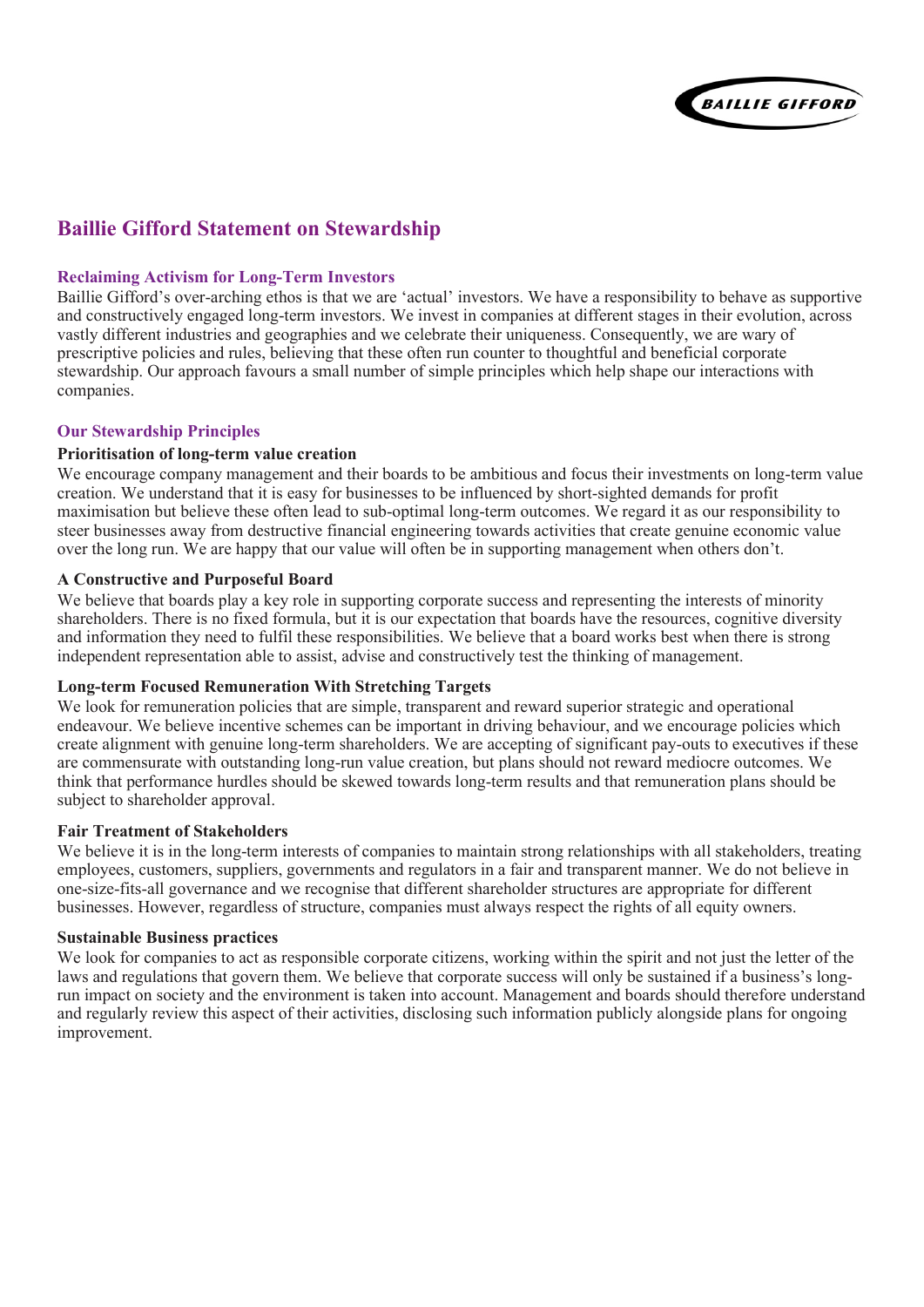

### Income statement

The following is the preliminary statement for the year to 31 January 2022 which was approved by the Board on 5 April 2022.

|                                                   | For the year ended<br>31 January 2022 |                  |                | For the year ended<br>31 January 2021 |                     |                |
|---------------------------------------------------|---------------------------------------|------------------|----------------|---------------------------------------|---------------------|----------------|
|                                                   | Revenue<br>£'000                      | Capital<br>£'000 | Total<br>£'000 | Revenue<br>£'000                      | Capital<br>£'000    | Total<br>£'000 |
| Net (losses)/gains on investments                 | ٠                                     | (82, 850)        | (82, 850)      |                                       | 64,697              | 64,697         |
| Currency losses                                   |                                       | (68)             | (68)           |                                       | (139)               | (139)          |
| Income                                            | 1,599                                 |                  | 1,599          | 3,600                                 |                     | 3,600          |
| Investment management fee (note 3)                | (363)                                 | (1,089)          | (1, 452)       | (227)                                 | (681)               | (908)          |
| Performance fee                                   |                                       |                  |                |                                       | (78)                | (78)           |
| Other administrative expenses                     | (479)                                 | (20)             | (499)          | (832)                                 | (559)               | (1, 391)       |
| Net return before finance costs and taxation      | 757                                   | (84,027)         | (83, 270)      | 2,541                                 | 63,240              | 65,781         |
| Finance costs                                     | (46)                                  | (138)            | (184)          |                                       |                     |                |
| Net return on ordinary activities before taxation | 711                                   | (84, 165)        | (83, 454)      | 2,541                                 | 63,240              | 65,781         |
| Tax on ordinary activities                        | (119)                                 |                  | (119)          | (212)                                 |                     | (212)          |
| Net return on ordinary activities after taxation  | 592                                   | (84, 165)        | (83, 573)      | 2,329                                 | 63,240              | 65,569         |
| Net return per ordinary share (note 5)            | 0.97 <sub>p</sub>                     | (138.22p)        | (137.25p)      | 4.48 <sub>p</sub>                     | 121.71 <sub>p</sub> | 126.19p        |

The total column of this statement is the profit and loss account of the Company. The supplementary revenue and capital return columns are prepared under guidance published by the Association of Investment Companies.

All revenue and capital items in this statement derive from continuing operations.

A Statement of Comprehensive Income is not required as all gains and losses of the Company have been reflected in the above statement.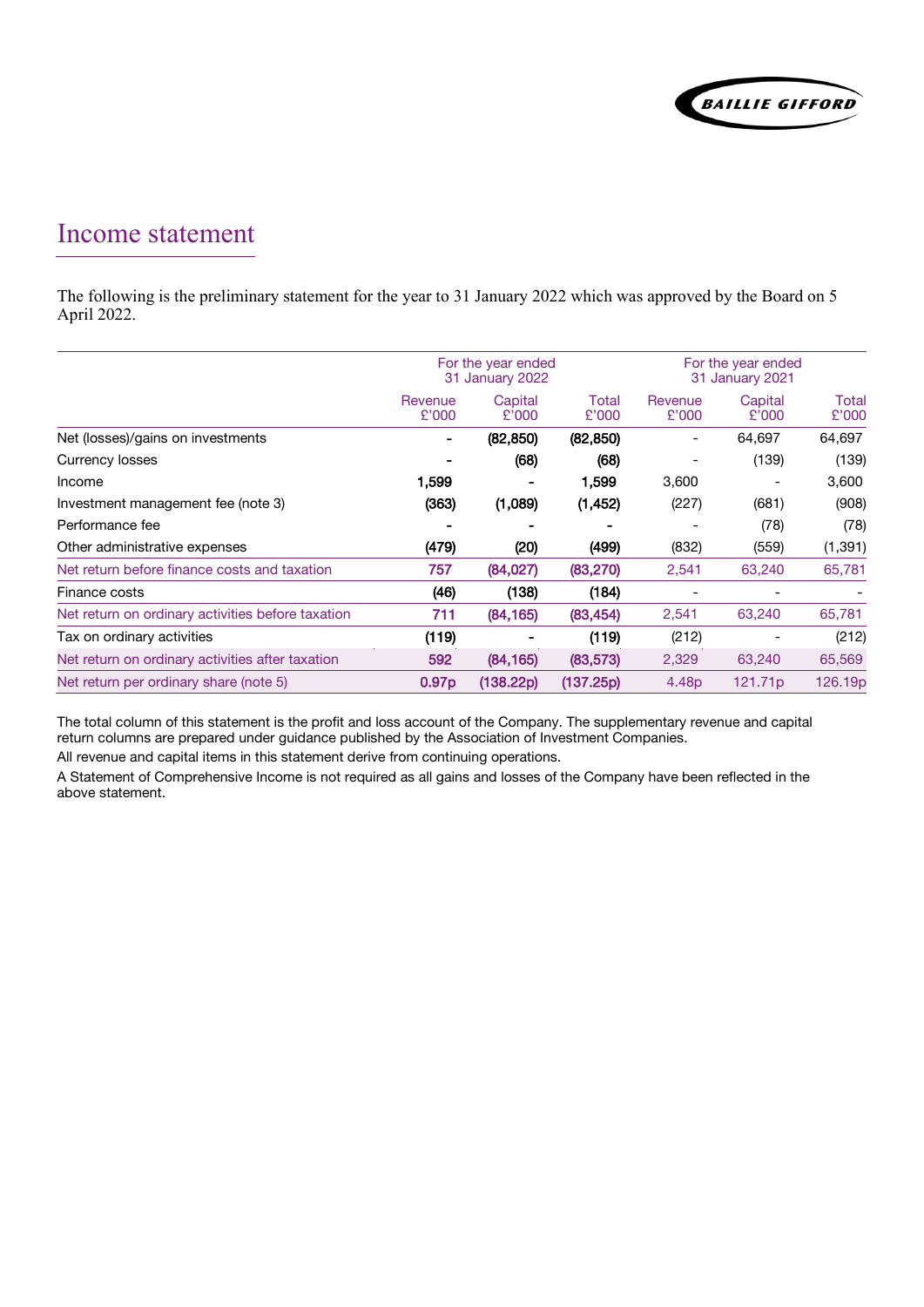## Balance sheet

|                                                                   | At 31 January 2022 |            |         | At 31 January 2021 |
|-------------------------------------------------------------------|--------------------|------------|---------|--------------------|
|                                                                   | £'000              | £'000      | £'000   | £'000              |
| <b>Fixed assets</b>                                               |                    |            |         |                    |
| Investments held at fair value through profit or loss<br>(note 7) |                    | 222,015    |         | 268,209            |
| <b>Current assets</b>                                             |                    |            |         |                    |
| <b>Debtors</b>                                                    | 100                |            | 1,347   |                    |
| Cash and cash equivalents                                         | 5,496              |            | 5,962   |                    |
|                                                                   | 5,596              |            | 7,309   |                    |
| <b>Creditors</b>                                                  |                    |            |         |                    |
| Amounts falling due within one year                               | (8, 270)           |            | (4,094) |                    |
| Net current (liabilities)/assets                                  |                    | (2,674)    |         | 3,215              |
| Total assets less current liabilities                             |                    | 219,341    |         | 271,424            |
| Capital and reserves                                              |                    |            |         |                    |
| Share capital                                                     |                    | 17,087     |         | 16,486             |
| Share premium account                                             |                    | 31,780     |         | 13,182             |
| Capital redemption reserve                                        |                    | 41,085     |         | 41,085             |
| Capital reserve                                                   |                    | 121,621    |         | 189,061            |
| Revenue reserve                                                   |                    | 7,768      |         | 11,610             |
| Shareholders' funds                                               |                    | 219,341    |         | 271,424            |
| Net asset value per ordinary share*                               |                    | 353.70p    |         | 492.66p            |
| Ordinary shares in issue (note 5)                                 |                    | 62,012,982 |         | 55,093,831         |

\* See Glossary of Terms and Alternative Performance Measures at the end of this announcement.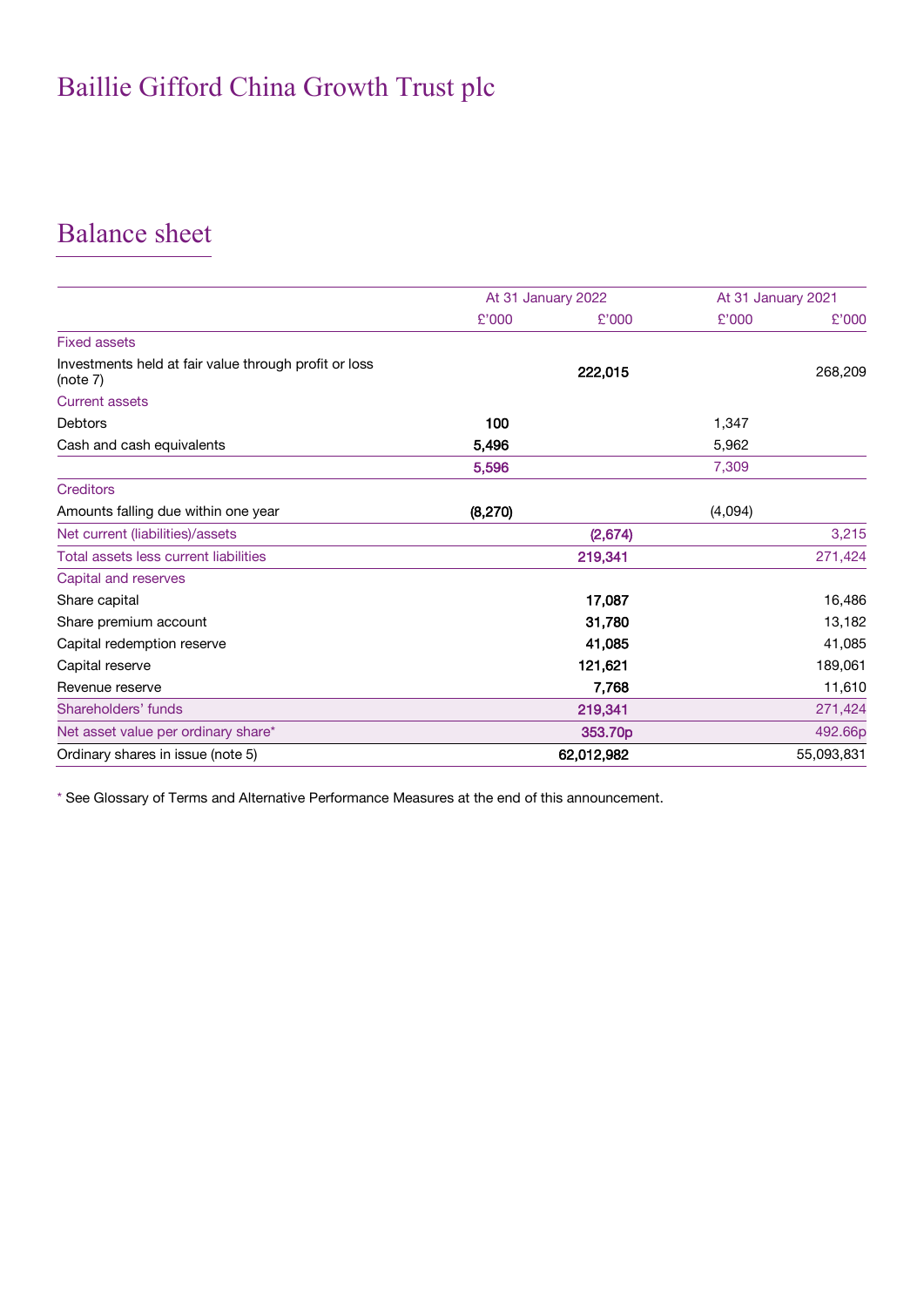## Statement of changes in equity

#### For the year ended 31 January 2022

|                                                  | <b>Share</b><br>capital<br>£'000 | <b>Share</b><br>premium<br>account<br>£'000 | Capital<br>redemption<br>reserve<br>£'000 | Capital<br>reserve <sup>*</sup><br>£'000 | Revenue<br>reserve<br>£'000 | Shareholders'<br>funds<br>£'000 |
|--------------------------------------------------|----------------------------------|---------------------------------------------|-------------------------------------------|------------------------------------------|-----------------------------|---------------------------------|
| Shareholders' funds at 1 February 2021           | 16.486                           | 13,182                                      | 41,085                                    | 189.061                                  | 11,610                      | 271,424                         |
| Dividends paid during the year                   |                                  |                                             |                                           | -                                        | (4, 434)                    | (4, 434)                        |
| Ordinary shares sold from treasury               | $\overline{\phantom{0}}$         | 8.043                                       | $\overline{\phantom{a}}$                  | 16.725                                   |                             | 24,768                          |
| Ordinary shares issued                           | 601                              | 10.555                                      |                                           |                                          |                             | 11,156                          |
| Net return on ordinary activities after taxation |                                  |                                             | $\overline{\phantom{a}}$                  | (84, 165)                                | 592                         | (83, 573)                       |
| Shareholders' funds at 31 January 2022           | 17,087                           | 31,780                                      | 41.085                                    | 121.621                                  | 7.768                       | 219,341                         |

#### For the year ended 31 January 2021

|                                                  | <b>Share</b><br>capital<br>£'000 | <b>Share</b><br>premium<br>account<br>£'000 | Capital<br>redemption<br>reserve<br>£'000 | Capital<br>reserve <sup>*</sup><br>£'000 | Revenue<br>reserve<br>£'000 | Shareholders'<br>funds<br>£'000 |
|--------------------------------------------------|----------------------------------|---------------------------------------------|-------------------------------------------|------------------------------------------|-----------------------------|---------------------------------|
| Shareholders' funds at 1 February 2020           | 16.486                           | 5                                           | 41,085                                    | 151.441                                  | 13,191                      | 222,208                         |
| Dividends paid during the year                   |                                  |                                             |                                           | ۰                                        | (3,910)                     | (3,910)                         |
| Ordinary shares bought back into treasury        |                                  |                                             | $\qquad \qquad \blacksquare$              | (68, 598)                                |                             | (68, 598)                       |
| Ordinary shares sold from treasury               | ۰                                | 13.177                                      | $\qquad \qquad -$                         | 42,978                                   |                             | 56.155                          |
| Net return on ordinary activities after taxation |                                  |                                             | $\qquad \qquad \blacksquare$              | 63.240                                   | 2,329                       | 65,569                          |
| Shareholders' funds at 31 January 2021           | 16,486                           | 13.182                                      | 41.085                                    | 189,061                                  | 11.610                      | 271,424                         |

\* The capital reserve balance at 31 January 2022 includes investment holding losses of £31,163,000 (2021 – gains of £48,180,000).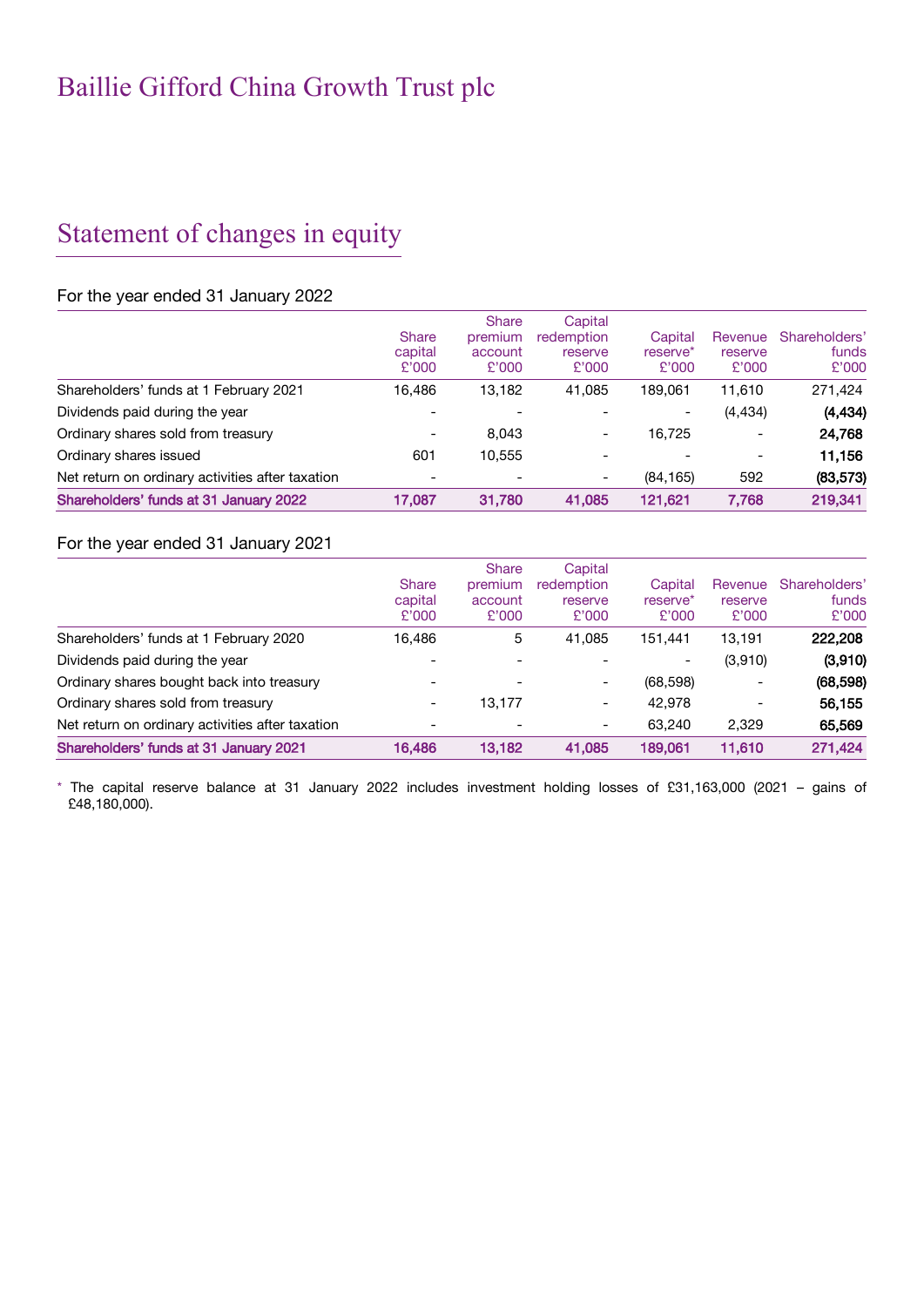## Cash flow statement

|                                                     |          | For the year ended<br>31 January 2022 |            | For the year ended<br>31 January 2021 |
|-----------------------------------------------------|----------|---------------------------------------|------------|---------------------------------------|
|                                                     | £'000    | £'000                                 | £'000      | £'000                                 |
| Cash flows from operating activities                |          |                                       |            |                                       |
| Net return on ordinary activities before taxation   |          | (83, 454)                             |            | 65,781                                |
| Net losses/(gains) on investments                   |          | 82,850                                |            | (64, 697)                             |
| <b>Currency losses</b>                              |          | 68                                    |            | 139                                   |
| Finance costs                                       |          | 184                                   |            |                                       |
| Overseas withholding tax incurred                   |          | (119)                                 |            | (212)                                 |
| Changes in debtors and creditors                    |          | 283                                   |            | (171)                                 |
| Cash from operations*                               |          | (188)                                 |            | 840                                   |
| Interest paid                                       |          | (178)                                 |            |                                       |
| Net cash (outflow)/inflow from operating activities |          | (366)                                 |            | 840                                   |
| Cash flows from investing activities                |          |                                       |            |                                       |
| Acquisitions of investments                         | (81,766) |                                       | (271, 745) |                                       |
| Disposals of investments                            | 43,362   |                                       | 287,272    |                                       |
| Net cash (outflow)/inflow from investing activities |          | (38, 404)                             |            | 15,527                                |
| Cash flows from financing activities                |          |                                       |            |                                       |
| Ordinary shares issued                              | 37,216   |                                       | 54,864     |                                       |
| Ordinary shares bought back                         |          |                                       | (68, 606)  |                                       |
| Bank loans drawndown                                | 5,427    |                                       |            |                                       |
| Equity dividends paid                               | (4, 434) |                                       | (3,910)    |                                       |
| Net cash inflow/(outflow) from financing activities |          | 38,209                                |            | (17, 652)                             |
| Decrease in cash and cash equivalents               |          | (561)                                 |            | (1,285)                               |
| Exchange movements                                  |          | 95                                    |            | (139)                                 |
| Cash and cash equivalents at start of year          |          | 5,962                                 |            | 7,386                                 |
| Cash and cash equivalents at end of year            |          | 5,496                                 |            | 5,962                                 |
| Comprising:                                         |          |                                       |            |                                       |
| Cash at bank                                        |          | 5,496                                 |            | 5,962                                 |

\* Cash from operations includes dividends received of £1,599,000 (2021 - £4,038,000).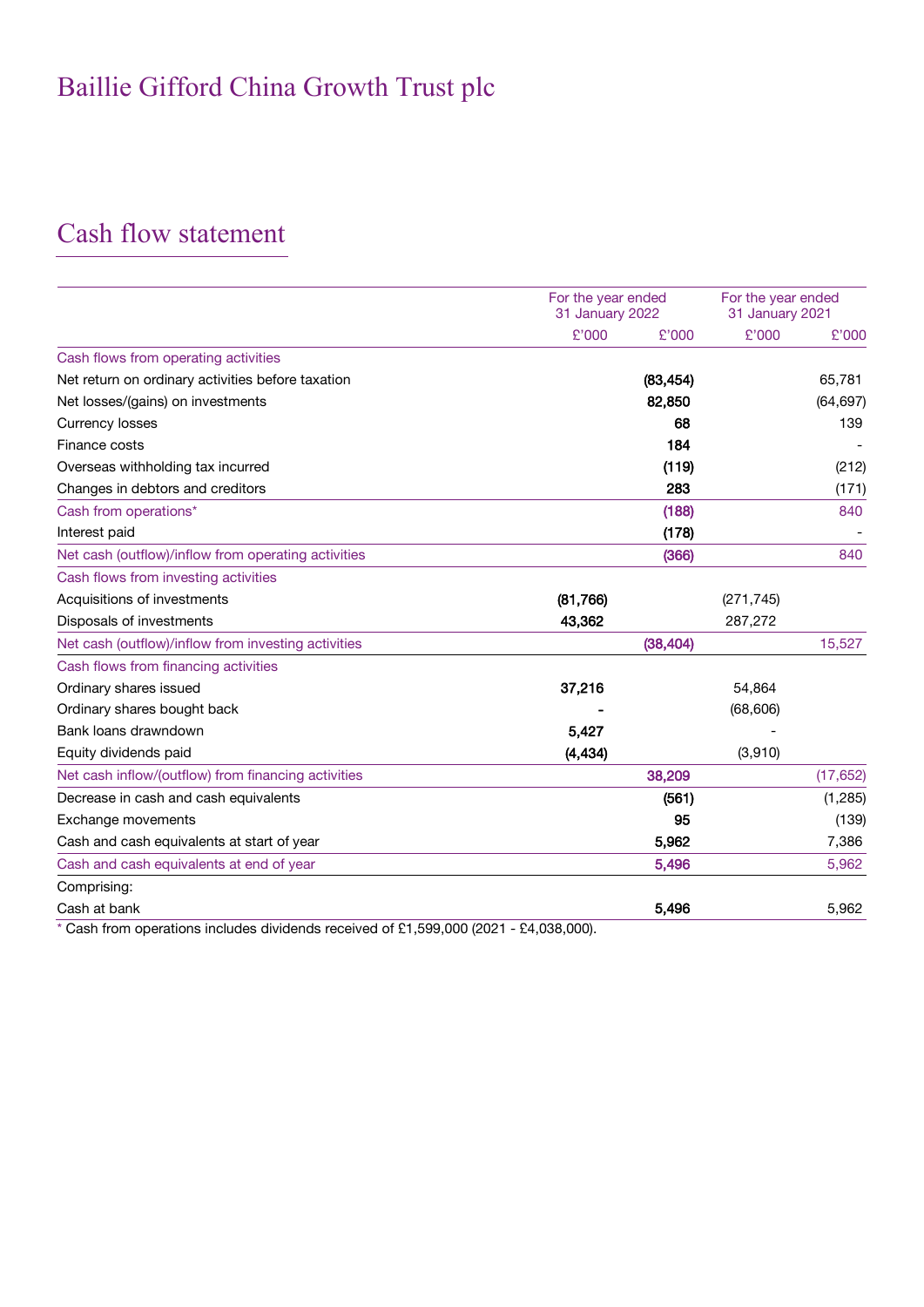## Notes to the financial statements

1. The Financial Statements for the year to 31 January 2022 have been prepared in accordance with FRS 102 'The Financial Reporting Standard applicable in the UK and Republic of Ireland' on the basis of the accounting policies set out in the Annual Report and Financial Statements for the year ended 31 January 2022.

| Income                                                                          |         |                          |       |         | 2022    | 2021  |
|---------------------------------------------------------------------------------|---------|--------------------------|-------|---------|---------|-------|
|                                                                                 |         |                          |       |         | £'000   | £'000 |
| Income from investments                                                         |         |                          |       |         |         |       |
| UK dividends                                                                    |         |                          |       |         |         | 80    |
| Overseas dividends                                                              |         |                          |       |         | 1,599   | 3,520 |
| Total income                                                                    |         |                          |       |         | 1,599   | 3,600 |
| Total income comprises:                                                         |         |                          |       |         |         |       |
| Dividends from financial assets designated at fair value through profit or loss |         |                          |       |         | 1,599   | 3,600 |
|                                                                                 |         |                          |       |         | 1,599   | 3,600 |
|                                                                                 | 2022    | 2022                     | 2022  | 2021    | 2021    | 2021  |
|                                                                                 | Revenue | Capital                  | Total | Revenue | Capital | Total |
|                                                                                 | £'000   | £'000                    | £'000 | £'000   | £'000   | £'000 |
| Investment Management fee                                                       | 363     | 1,089                    | 1,452 | 227     | 681     | 908   |
| Investment Performance fee                                                      | -       | $\overline{\phantom{a}}$ | ٠     |         | 78      | 78    |
|                                                                                 | 363     | 1,069                    | 1,452 | 227     | 759     | 986   |

Baillie Gifford & Co Limited, a wholly owned subsidiary of Baillie Gifford & Co, was appointed as the Company's Alternative Investment Fund Manager ('AIFM') and Company Secretary on 16 September 2020. Baillie Gifford & Co Limited has delegated portfolio management services to Baillie Gifford & Co. Dealing activity and transaction reporting has been further sub-delegated to Baillie Gifford Overseas Limited and Baillie Gifford Asia (Hong Kong) Limited. The Investment Management Agreement between the AIFM and the Company sets out the matters over which the Managers have authority in accordance with the policies and directions of, and subject to restrictions imposed by, the Board. The Investment Management Agreement is terminable on not less than three months' notice or on shorter notice in certain circumstances. Compensation would only be payable if termination occurred prior to the expiry of the notice period. The annual management fee is (i) 0.75% of the first £50 million of net asset value; plus (ii) 0.65% of net asset value between £50 million and £250 million; plus (iii) 0.55% of net asset value in excess of £250 million, calculated and payable quarterly.Prior to the termination of their appointment, the Executive Manager and investment managers received £908,000 in respect of management fees. A performance fee was payable to Aberdeen Asset Managers for performance prior to the termination of its contract. No performance fee is payable under the fee arrangements with Baillie Gifford.

4. The Board recommends a final dividend of 4.60p per ordinary share (2021 – 4.60p). An interim dividend of 2.55p (2021 – 2.55p) has been paid during the year.

| Net return per ordinary share | 31 January 2022<br>£'000 | 31 January 2021<br>£'000 |
|-------------------------------|--------------------------|--------------------------|
| Revenue return                | 592                      | 2,329                    |
| Capital return                | (84, 165)                | 63,240                   |
| <b>Total return</b>           | (83,573)                 | 65,569                   |

The returns per ordinary share set out below are based on the above returns and on 60,888,553 ordinary shares (2021 – 51,961,993), being the weighted average number of ordinary shares in issue during the year. There are no dilutive or potentially dilutive shares in issue.

| Revenue return | 07 <sub>n</sub><br>v. 97 p | 48p           |
|----------------|----------------------------|---------------|
| Capital return | $138.22$ p)                | 1 N<br>$-1.1$ |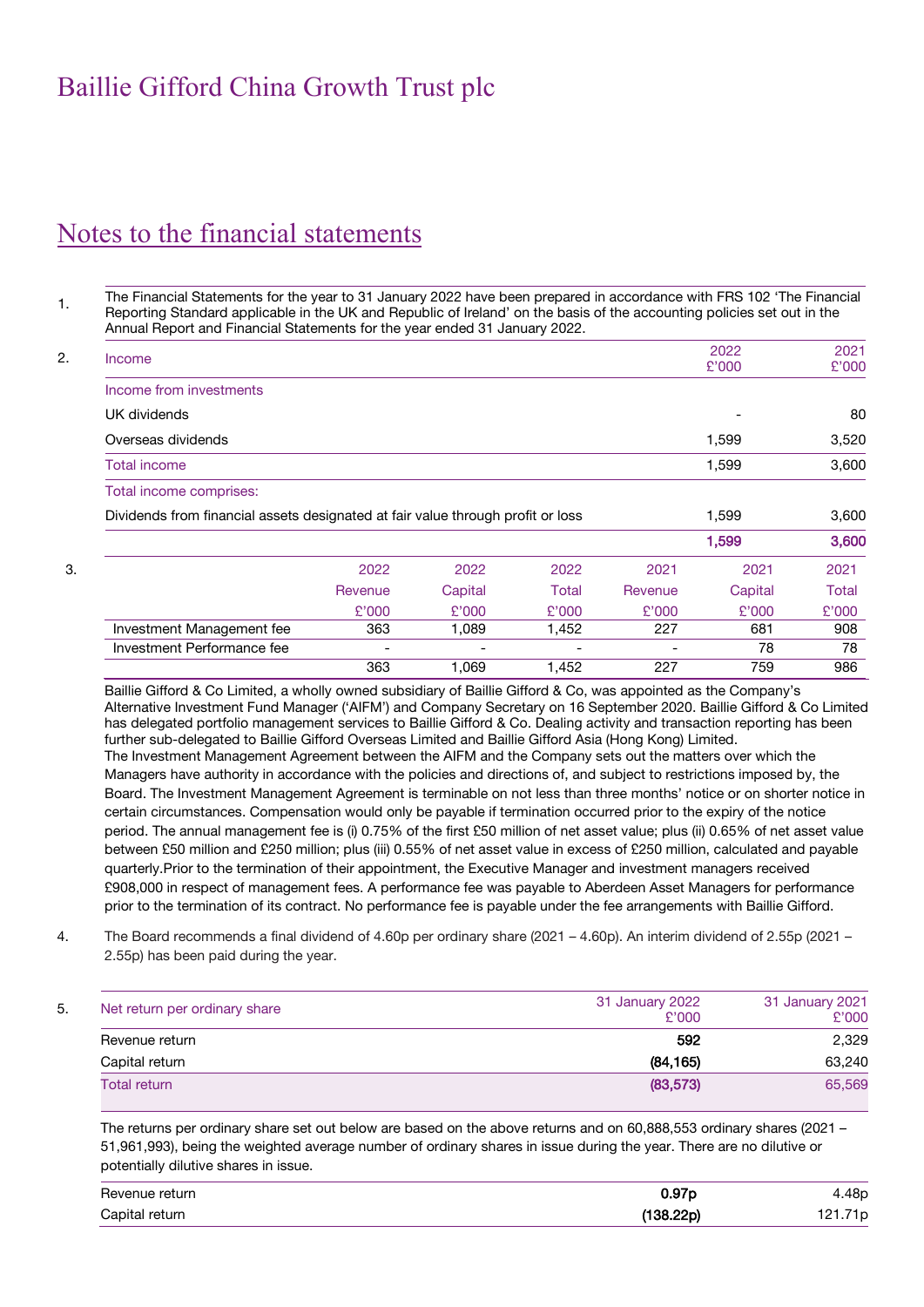| Total return                                       |                   | (137.25p)         |               | 126.19p       |
|----------------------------------------------------|-------------------|-------------------|---------------|---------------|
| <b>Ordinary Dividends</b>                          | 2022              | 2021              | 2022<br>£'000 | 2021<br>£'000 |
| Amounts recognised as distributions in the year:   |                   |                   |               |               |
| Previous year's final dividend (paid 23 July 2021) | 4.60 <sub>p</sub> | 4.60 <sub>p</sub> | 2,853         | 2,801         |
| Interim dividend (paid 22 November 2021)           | 2.55p             | 2.55 <sub>p</sub> | 1.581         | 1,109         |
|                                                    | 7.15 <sub>p</sub> | 7.15 <sub>p</sub> | 4.434         | 3.910         |

Also set out below are the total dividends paid and proposed in respect of the financial year, which is the basis on which the requirements of section 1158 of the Corporation Tax Act 2010 are considered. The revenue available for distribution by way of dividend for the year is £592,000 (2021 – £2,329,000).

|                                                                   | 7.15p             | 7.15p             | 4.434         | 3.643         |
|-------------------------------------------------------------------|-------------------|-------------------|---------------|---------------|
| Proposed final dividend per ordinary share (payable 23 June 2022) | 4.60 <sub>p</sub> | 4.60 <sub>p</sub> | 2.853         | 2.534         |
| Interim dividend per ordinary share (paid 22 November 2021)       | 2.55p             | 2.55 <sub>p</sub> | 1,581         | 1.109         |
| Dividends paid and payable in respect of the year:                |                   |                   |               |               |
|                                                                   | 2022              | 2021              | 2022<br>£'000 | 2021<br>£'000 |

### 7. Fixed Assets - Investments

Investments in securities are financial assets designated at fair value through profit or loss on initial recognition. In accordance with FRS 102, the tables below provide an analysis of these investments based on the fair value hierarchy described below, which reflects the reliability and significance of the information used to measure their fair value.

#### Fair Value Hierarchy

The levels are determined by the lowest (that is the least reliable or least independently observable) level of input that is significant to the fair value measurement for the individual investment in its entirety as follows:

Level 1 – using unadjusted quoted prices for identical instruments in an active market;

Level 2 – using inputs, other than quoted prices included within Level 1, that are directly or indirectly observable (based on market data); and

Level 3 – using inputs that are unobservable (for which market data is unavailable).

The valuation techniques used by the Company are explained in the accounting policies on page 51 of the Annual Report and Financial Statements. The Company's unlisted ordinary share investment at 31 January 2022 was valued using the market approach using comparable traded multiples. A sensitivity analysis of the unlisted security is on page 62 of the Annual Report and Financial Statements. During the year, a listed equity investment with a fair value at 31 January 2021 of £2,246,000 was transferred from Level 1 to Level 3. The shares were suspended and a write-down from the last traded price was applied, to reflect the reputational impact of the suspension on the underlying business.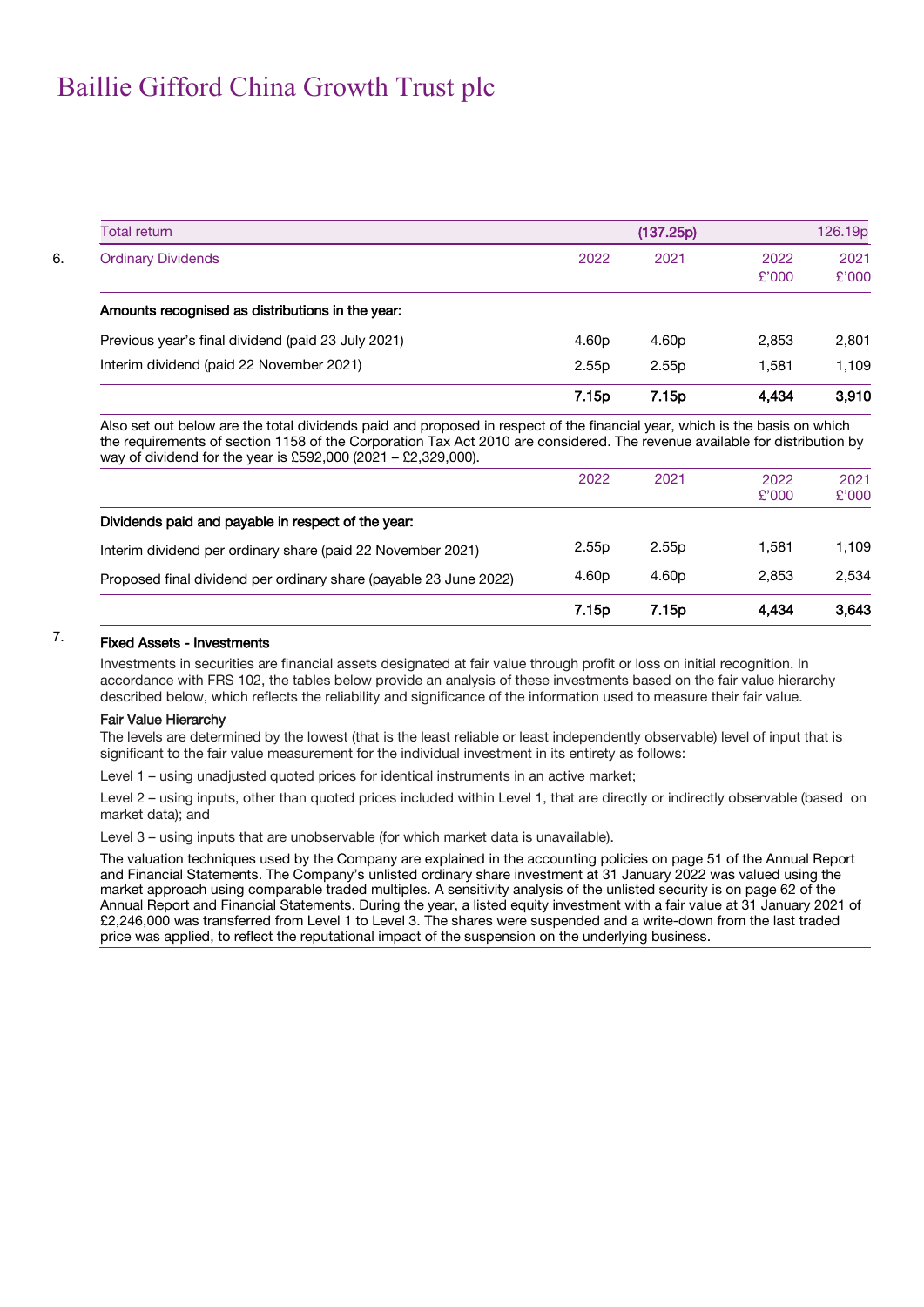|                                          | Level 1          | Level <sub>2</sub>          | Level 3          | Total          |
|------------------------------------------|------------------|-----------------------------|------------------|----------------|
| As at 31 January 2022                    | £'000            | £'000                       | £'000            | £'000          |
| <b>Securities</b>                        |                  |                             |                  |                |
| Listed equities                          | 207,678          |                             |                  | 207,678        |
| Suspended ordinary shares                | ۰                | -                           | 1,482            | 1,482          |
| Unlisted ordinary shares                 |                  | -                           | 12,855           | 12,855         |
| <b>Total financial asset investments</b> | 207,678          | ÷                           | 14,337           | 222,015        |
| As at 31 January 2021                    | Level 1<br>£'000 | Level <sub>2</sub><br>£'000 | Level 3<br>£'000 | Total<br>£'000 |
| <b>Securities</b>                        |                  |                             |                  |                |
| Listed equities                          | 260,199          |                             |                  | 260,199        |
| Unlisted ordinary shares                 | -                |                             | 8,010            | 8,010          |
| <b>Total financial asset investments</b> | 260,199          |                             | 8,010            | 268,209        |

9.

8. In the year to 31 January 2022 the Company issued a total of 2,404,151 shares on a non pre-emptive basis (nominal value of £601,000, representing 4.4% of the issued share capital at 31 January 2021) raising net proceeds of £11,268,000, the Company also sold 4,515,000 shares from treasury at a premium to net asset value, with a nominal value of £1,129,000, representing 8.2% of the issued share capital at 31 January 2021, raising net proceeds of £24,768,000 (in the year to 31 January 2021 – 11,601,592 shares were issued from Treasury). The Company's shareholder authority permits it to hold shares bought back in treasury. Under such authority, treasury shares may be subsequently either sold for cash (at a premium to net asset value per ordinary share) or cancelled. At 31 January 2022 the Company had authority to buy back 8,889,644 ordinary shares. During the year to 31 January 2022, no ordinary shares (2021 – nil) were bought back for cancellation and no ordinary shares (2021 – 237,535) were bought back into treasury. The Board undertook a tender offer in September 2020 and as a result the Company bought back a total of 17,401,665 ordinary shares. Under the provisions of the Company's Articles of Association share buy-backs are funded from the capital reserve.

|                           | 1 February | <b>Cash Flows</b> | Exchange        | 31 January |
|---------------------------|------------|-------------------|-----------------|------------|
|                           | 2021       | £'000             | <b>Movement</b> | 2022       |
|                           | £'000      |                   | £'000           | £'000      |
| Cash and cash equivalents | 5,962      | (561)             | 95              | 5,496      |
| Loans due within one year |            | (5, 427)          | (163)           | (5,590)    |
|                           | 5,962      | (5,988)           | (68)            | (94)       |
|                           | 1 February | <b>Cash Flows</b> | Exchange        | 31 January |
|                           | 2020       | £'000             | <b>Movement</b> | 2022       |
|                           | £'000      |                   | £'000           | £'000      |
| Cash and cash equivalents | 7,386      | (1,285)           | (139)           | 5,962      |

10. The Annual Report and Financial Statements will be available on the Company's website [bailliegiffordchinagrowthtrust](http://www.shinnippon.co.uk/) $^{\dagger}$  on or around 20 April 2022.

11. The financial information set out above does not constitute the Company's statutory accounts for the years ended 31 January 2022 or 2021 but is derived from those accounts. Statutory accounts for 2021 have been delivered to the Registrar of Companies, and those for 2022 will be delivered in due course. The auditor has reported on those accounts; their reports were (i) unqualified, (ii) did not include a reference to any matters to which the auditor drew attention by way of emphasis without qualifying their report and (iii) did not contain a statement under section 498 (2) or (3) of the Companies Act 2006.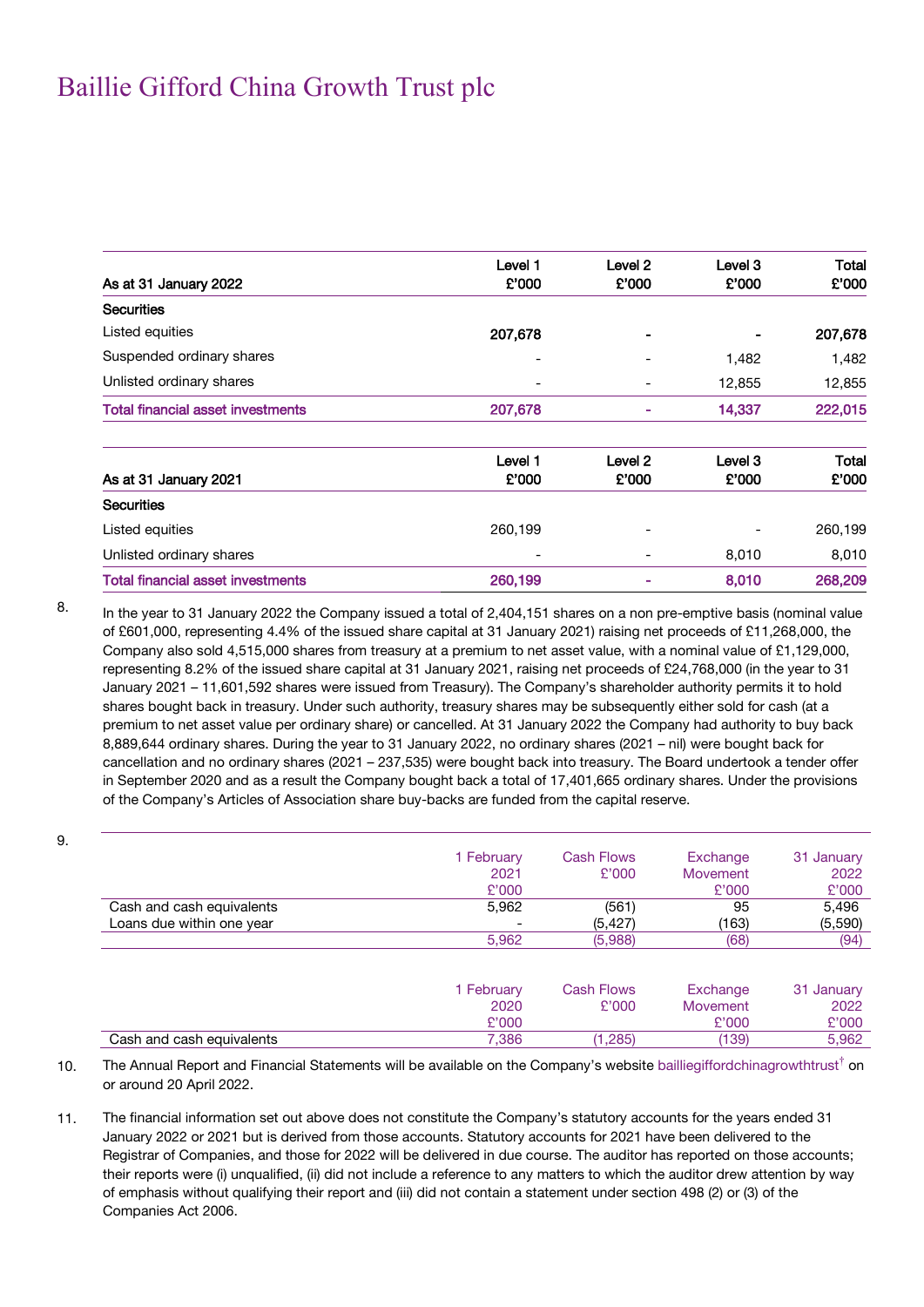#### 12. Subsequent Events Note

As at 1 April 2022 the NAV per share was 319.3p and the share price 353.7p.These are 9.7% and 10.5% respectively lower than as at 31 January 2022, impacted by the recent marker volatility as a result of the armed conflict in Ukraine.

† Neither the contents of the Company's website nor the contents of any website accessible from hyperlinks on the Company's website (or any other website) is incorporated into, or forms part of, this announcement.

#### Glossary of Terms and Alternative Performance Measures (APM)

#### Total Assets

Total assets less current liabilities, before deduction of all borrowings.

#### Net Asset Value

Net Asset Value (NAV) is the value of total assets less liabilities (including borrowings). The NAV per share is calculated by dividing this amount by the number of ordinary shares in issue (excluding treasury shares).

#### Net Liquid Assets

Net liquid assets comprise current assets less current liabilities, excluding borrowings.

#### Discount/Premium (APM)

As stockmarkets and share prices vary, an investment trust's share price is rarely the same as its NAV. When the share price is lower than the NAV per share it is said to be trading at a discount. The size of the discount is calculated by subtracting the share price from the NAV per share and is usually expressed as a percentage of the NAV per share. If the share price is higher than the NAV per share, it is said to be trading at a premium.

|                       | 2022      | 2021    |
|-----------------------|-----------|---------|
| Closing NAV per share | 353.70p   | 492.66p |
| Closing share price   | 339.25p   | 548.00p |
| (Discount)/Premium    | $(4.1\%)$ | 11.2%   |

#### Total Return (APM)

The total return is the return to shareholders after reinvesting the net dividend on the date that the share price goes exdividend.

|                                            |                    | 2022<br><b>NAV</b>  | 2022<br><b>Share</b><br>price | 2021<br><b>NAV</b>  | 2021<br><b>Share</b><br>price |
|--------------------------------------------|--------------------|---------------------|-------------------------------|---------------------|-------------------------------|
| Closing NAV per share/share price          | (a)                | 353.70p             | 339.25 <sub>p</sub>           | 492.66 <sub>p</sub> | 548.00p                       |
| Dividend adjustment factor*                | (b)                | 1.016038            | 1.015984                      | 1.018946            | 1.020054                      |
| Adjusted closing NAV per share/share price | $(c = a \times b)$ | 395.37 <sub>p</sub> | 344.67p                       | 501.99p             | 558.99 <sub>p</sub>           |
| Opening NAV per share/share price          | (d)                | 492.66p             | 548.00p                       | 363.49p             | 333.00p                       |
| <b>Total Return</b>                        | $(c \div d) - 1$   | (27.0%)             | (37.1%)                       | 38.1%               | 67.9%                         |

\* The dividend adjustment factor is calculated on the assumption that the dividends of 7.15p (2021 – 7.15p) paid by the Company during the year were reinvested into shares of the Company at the cum income NAV per share/share price, as appropriate, at the ex-dividend date.

#### Ongoing Charges (APM)

The total expenses (excluding borrowing costs) incurred by the Company as a percentage of the average net asset value. The ongoing charges have been calculated on the basis prescribed by the Association of Investment Companies. A reconcilliation from the expenses detailed in the Income Statement above is provided below:

|                                      | 2022              | $\sim$ $\sim$<br>,,<br>SUZ. |
|--------------------------------------|-------------------|-----------------------------|
| Investment<br>management fee<br>$ -$ | 000<br>$\sqrt{2}$ | £908.000                    |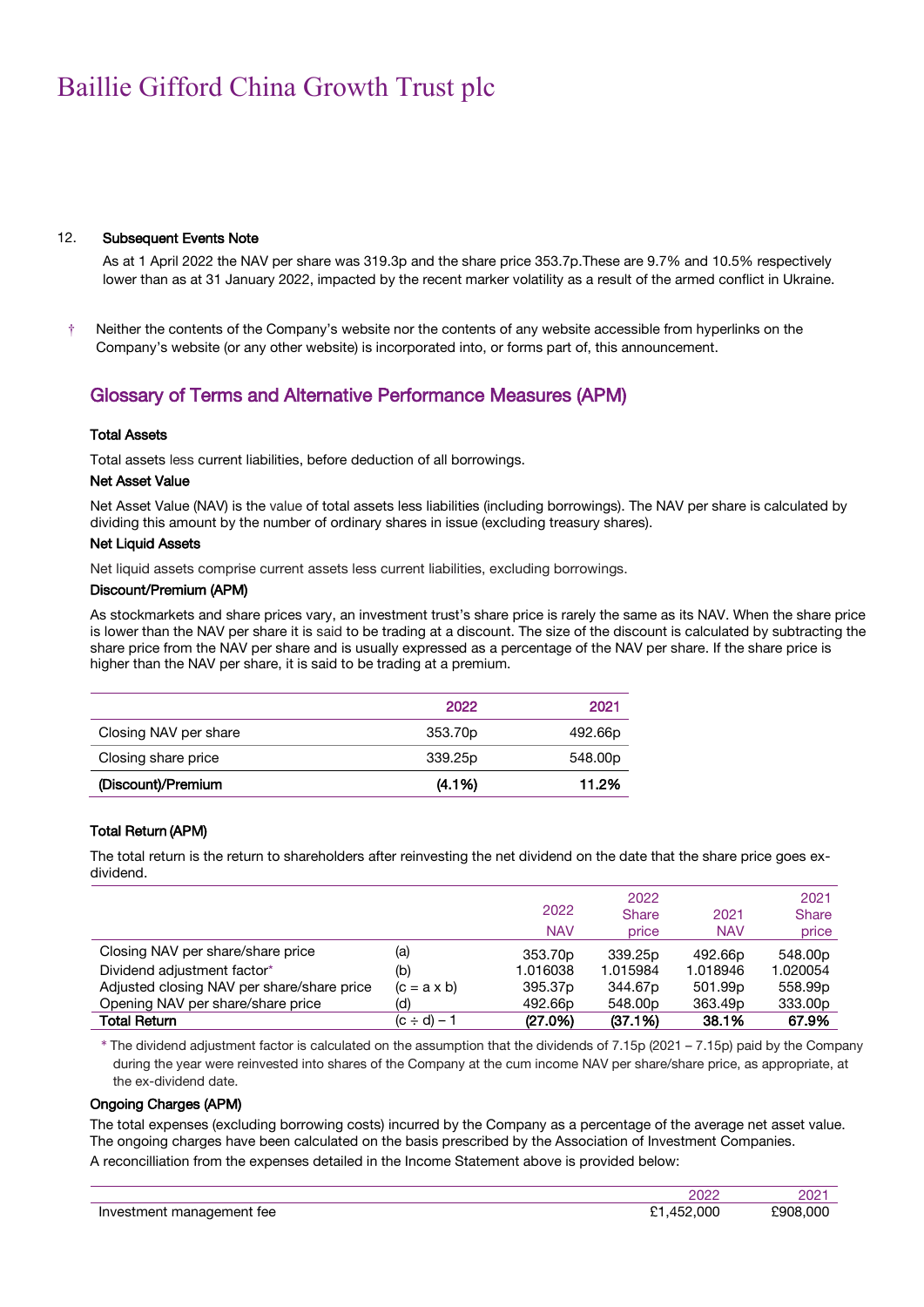| Other administrative expenses                                         | £479,000     | £832,000     |
|-----------------------------------------------------------------------|--------------|--------------|
| Non-recurring expenses                                                |              | (E96,000)    |
| Total expenses (a)                                                    | £1,931,000   | £1,644,000   |
| Average daily cum-income net asset value (b)                          | £267.217.990 | £221.479.608 |
| Ongoing charges ((a) $\div$ (b) expressed as a percentage)            | 0.72%        | 0.74%        |
| Performance fees                                                      |              | £78,000      |
| Total expenses including performance fees                             | £1,931,000   | £1,722,000   |
| Ongoing charges including performance fees (c) as a percentage of (b) | 0.72%        | 0.78%        |

Baillie Gifford & Co Limited was appointed on 16 September 2020 and agreed to waive its management fee for six months from the date of its appointment. The calculations for 2021 and 2022 above are therefore not representative of future management fees. The reconciliation below shows the ongoing charges figure if the management fee waiver had not been in place.

|                                                                       | 2022         | 2021         |
|-----------------------------------------------------------------------|--------------|--------------|
| Investment management fee                                             | £1,452,000   | £908,000     |
| Investment management fee waiver                                      | £223,000     | £623,000     |
| Other administrative expenses                                         | £479,000     | £832,000     |
| Non-recurring expenses                                                |              | (E96,000)    |
| Total expenses (a)                                                    | £2,154,000   | £2,267,000   |
| Average daily cum-income net asset value (b)                          | £267,217,990 | £221,479,608 |
| Ongoing charges ((a) $\div$ (b) expressed as a percentage)            | 0.81%        | 1.02%        |
| Performance fees                                                      |              | £78,000      |
| Total expenses including performance fees                             | £2,154,000   | £2,345,000   |
| Ongoing charges including performance fees (c) as a percentage of (b) | 0.81%        | 1.06%        |

#### Gearing (APM)

At its simplest, gearing is borrowing. Just like any other public company, an investment trust can borrow money to invest in additional investments for its portfolio. The effect of the borrowing on the shareholders' assets is called 'gearing'. If the Company's assets grow, the shareholders' assets grow proportionately more because the debt remains the same. But if the value of the Company's assets falls, the situation is reversed. Gearing can therefore enhance performance in rising markets but can adversely impact performance in falling markets.

Equity gearing is the Company's borrowings adjusted for cash and cash equivalents expressed as a percentage of shareholders' funds.

Potential gearing is the Company's borrowings expressed as a percentage of shareholders' funds.

|                                         | 2022      |                          | 2021     |           |
|-----------------------------------------|-----------|--------------------------|----------|-----------|
|                                         | Potential |                          |          | Potential |
|                                         | Gearing*  | Gearing**                | Gearing* | Gearing** |
|                                         | £'000     | £'000                    | £'000    | £'000     |
| Borrowings (a)                          | 5,590     | 5.590                    |          |           |
| Cash and cash equivalents (b)           | 5,496     | $\overline{\phantom{0}}$ |          |           |
| Purchases for subsequent settlement (c) | 2,175     |                          |          |           |
| Shareholders' funds (d)                 | 219.341   | 219.341                  |          |           |
|                                         | 1.0%      | 2.5%                     |          |           |

\* Gearing: ((a)-(b)+(c)) divided by (d), expressed as a percentage.

\*\* Potential gearing: (a), divided by (d), expressed as a percentage.

#### Leverage (APM)

For the purposes of the UK Alternative Investment Fund Managers (AIFM) Regulations, leverage is any method which increases the Company's exposure, including the borrowing of cash and the use of derivatives. It is expressed as a ratio between the Company's exposure and its net asset value and can be calculated on a gross and a commitment method. Under the gross method, exposure represents the sum of the Company's positions after the deduction of sterling cash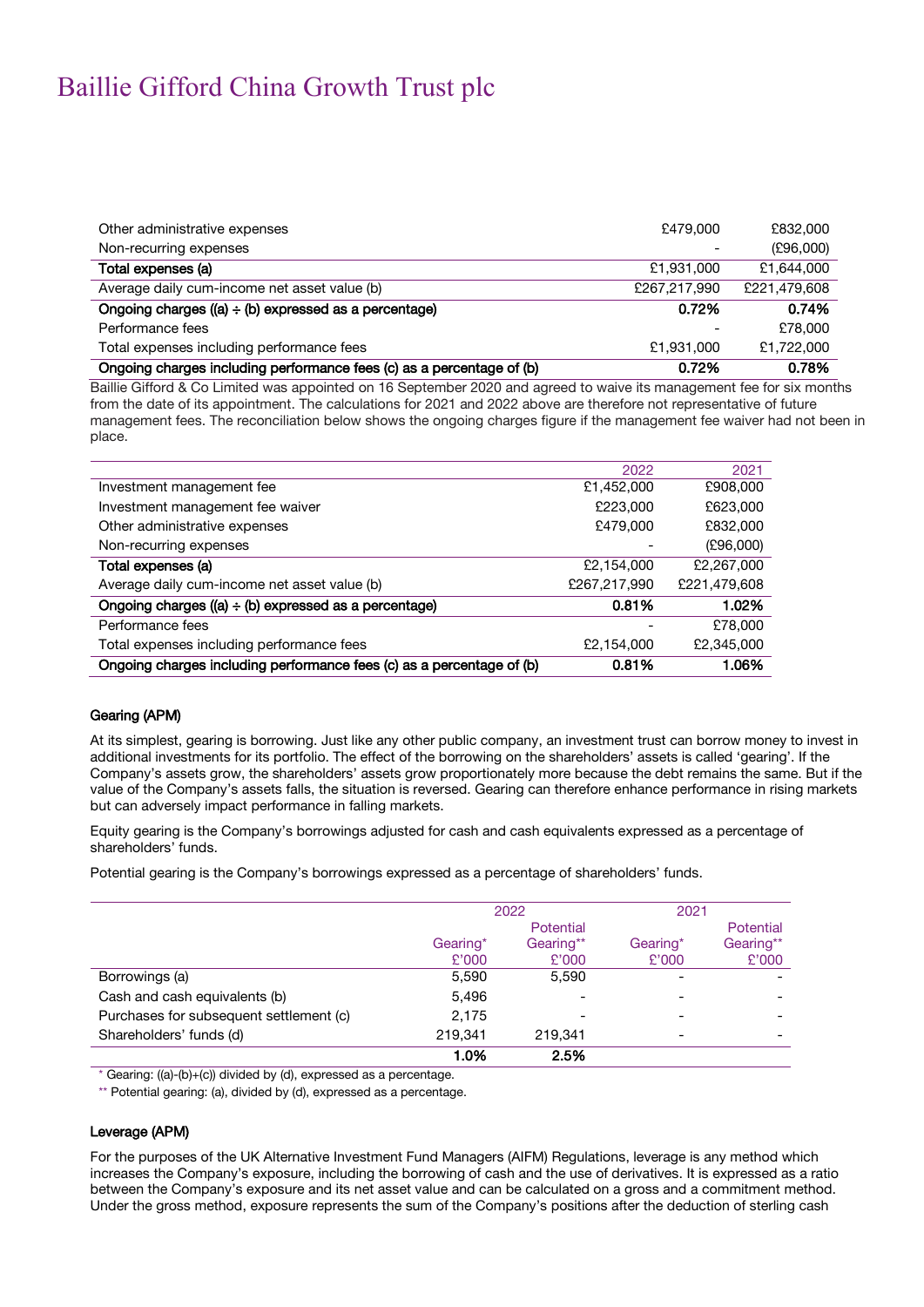balances, without taking into account any hedging and netting arrangements. Under the commitment method, exposure is calculated without the deduction of sterling cash balances and after certain hedging and netting positions are offset against each other.

#### Active Share (APM)

Active share, a measure of how actively a portfolio is managed, is the percentage of the portfolio that differs from its comparative index. It is calculated by deducting from 100 the percentage of the portfolio that overlaps with the comparative index. An active share of 100 indicates no overlap with the index and an active share of zero indicates a portfolio that tracks the index.

#### Net Liquid Assets

Net liquid assets comprise current assets less current liabilities, excluding borrowings.

#### Unlisted (Private) Company

An unlisted (private) company means a company whose shares are not available to the general public for trading and not listed on a stock exchange.

#### Participatory Notes (or P-Notes)

A P-Note is a certificate-based instrument that can be issued by a counterparty bank and provides a synthetic stock exposure to an underlying equity instrument. The synthetic exposure results in the P-Note having the same performance as the underlying stock but carries an additional currency exposure due to the P-Note being denominated in US\$. P-Notes are unleveraged instruments.

#### Variable Interest Entity ('VIE')

VIE structures are used by some Chinese companies to facilitate access to foreign investors in sectors of the Chinese domestic economy which prohibit foreign ownership. The purpose of the VIE structure is to give the economic benefits and operational control of ownership without direct equity ownership itself. The structures are bound together by contracts and foreign investors are not directly invested in the underlying company.

## Third party data provider disclaimers

No third party data provider ('Provider') makes any warranty, express or implied, as to the accuracy, completeness or timeliness of the data contained herewith nor as to the results to be obtained by recipients of the data. No Provider shall in any way be liable to any recipient of the data for any inaccuracies, errors or omissions in the index data included in this document, regardless of cause, or for any damages (whether direct or indirect) resulting therefrom.

No Provider has any obligation to update, modify or amend the data or to otherwise notify a recipient thereof in the event that any matter stated herein changes or subsequently becomes inaccurate.

Without limiting the foregoing, no Provider shall have any liability whatsoever to you, whether in contract (including under an indemnity), in tort (including negligence), under a warranty, under statute or otherwise, in respect of any loss or damage suffered by you as a result of or in connection with any opinions, recommendations, forecasts, judgements, or any other conclusions, or any course of action determined, by you or any third party, whether or not based on the content, information or materials contained herein.

#### **MSCI Index data**

Source: MSCI. The MSCI information may only be used for your internal use, may not be reproduced or redisseminated in any form and may not be used as a basis for or a component of any financial instruments or products or indices. None of the MSCI information is intended to constitute investment advice or a recommendation to make (or refrain from making) any kind of investment decision and may not be relied on as such. Historical data